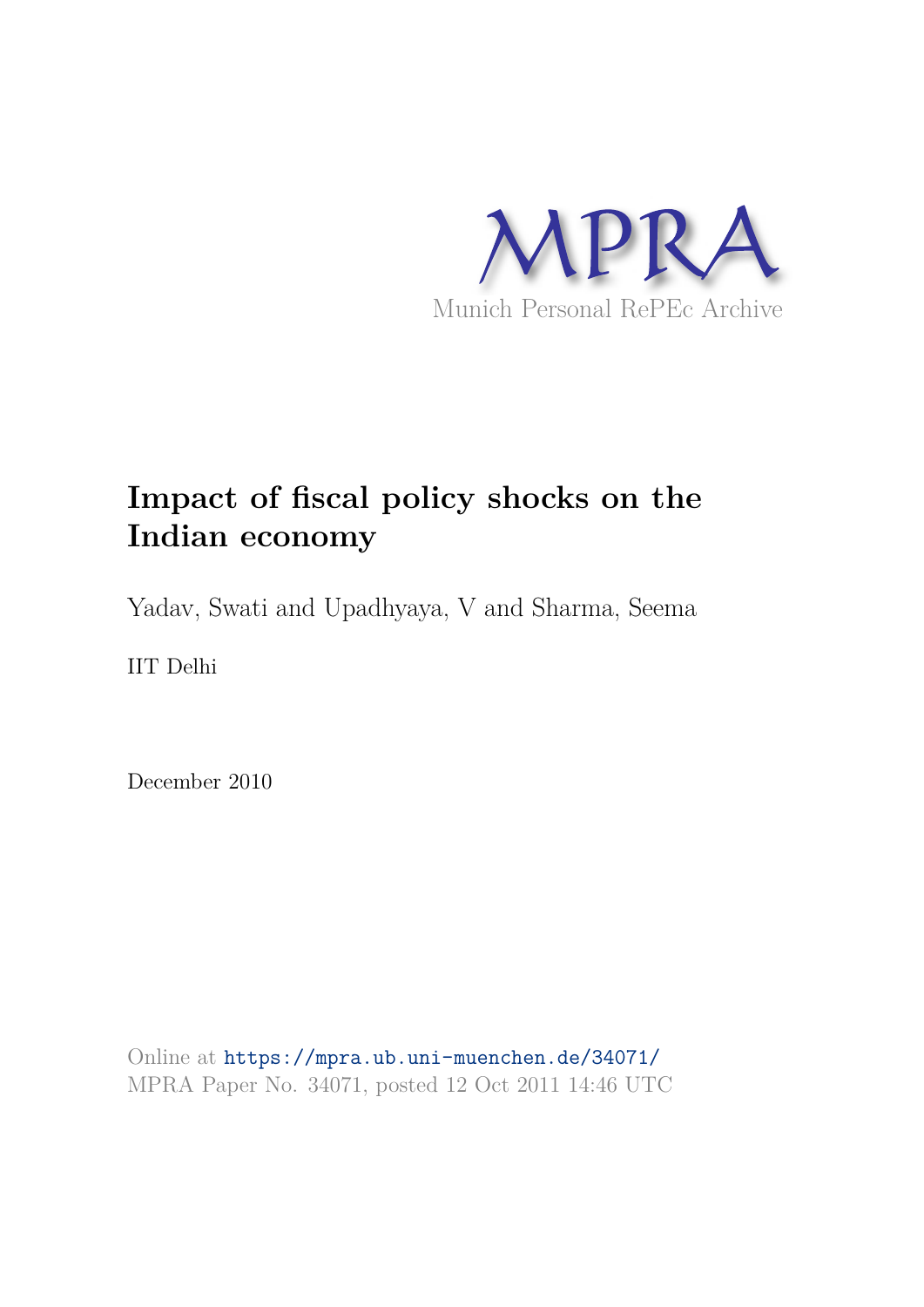# **Impact of Fiscal Policy Shocks on the Indian Economy Swati Yadav<sup>1</sup> , V.Upadhyay<sup>2</sup> , Seema Sharma<sup>3</sup>**

#### **Abstract**

In this paper, we analyse the impact of fiscal shocks on the Indian economy using structural vector autoregression (SVAR) methodology. The study uses quarterly data for the period 1997Q1 to 2009Q2. Two different identification schemes have been used to assess the effects of shocks to government spending and tax revenues on output. The recursive scheme is based on the Cholesky decomposition and the second identification scheme Blanchard & Perrotti (1999) technique of using information on tax system to identify the SVAR model. We find that the impulse responses obtained from both identification schemes behave in a similar fashion but the value of multipliers differs. Also the shock to tax variable has a bigger impact on GDP than the government spending shock. In the extended four variable VAR model the effects of fiscal shocks on private consumption has been assessed using the recursive identification scheme. Findings indicate that the tax variable has larger impact on private consumption as compared to the government spending variable. In the short run the impact of expansionary fiscal shocks follow Keynesian tradition but the long run response is mixed.

**Keywords: SVAR, Fiscal shocks, Multipliers JEL classification: C32 E32 E62** 

 $\overline{a}$ 

<sup>&</sup>lt;sup>1</sup> Research scholar IIT Delhi and Asstt. Professor, Dept. of Economics, B.N.C., Delhi University

<sup>2</sup>Professor, Department of HUSS, IIT Delhi

<sup>3</sup>Asstt. Professor, DMS, IIT Delhi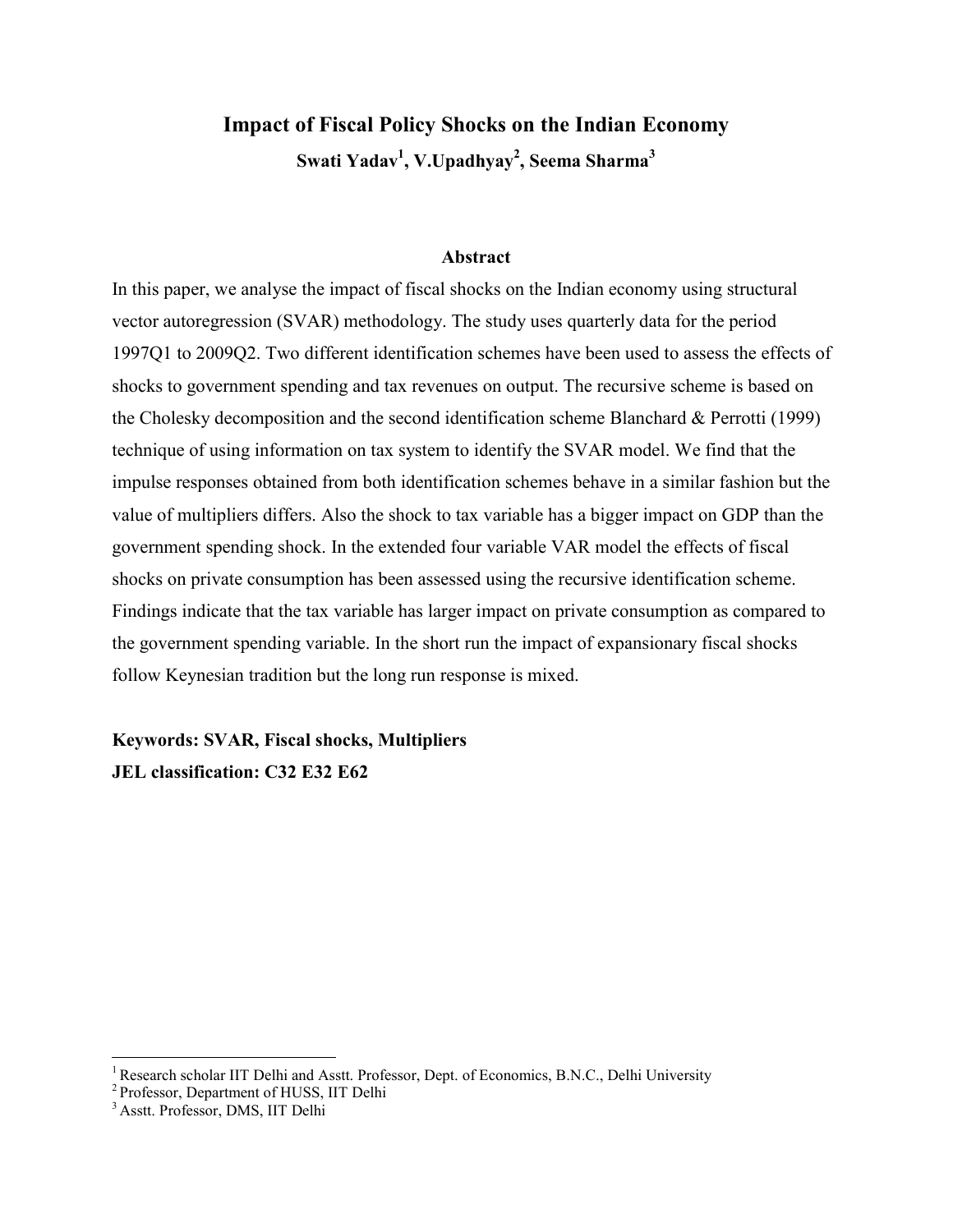### **Impact of Fiscal Policy Shocks on the Indian Economy<sup>4</sup>**

"Contrary to what the policy discussion seems to take for granted, there is clearly no consensus even on the basic effects of government spending on output and its components". Perotti (2002)

#### **1. Introduction**

 $\overline{a}$ 

 In the standard Keynesian model of demand an increase in government expenditure would lead to higher levels of output and employment in an economy operating below full employment level. It is this aspect of fiscal policy that according to Keynes general theory (1936) makes it a suitable stabilization tool. Increased number of articles can be found on the stabilization aspect of fiscal policy in the current decade whereas the focus of empirical research during eighties and nineties was primarily on monetary policy. The reason behind this increase in research on fiscal policy lies in a) the aggressive use of discretionary fiscal policy in USA as a stabilization tool in the post 9/11 attacks recession in contrast to the 1990 recession and b) the application of new econometrics methods (vector auto regressions) to analysis of fiscal policy which were earlier being used for monetary policy. Blanchard and Perotti (1999; 2002), Perotti (2002; 2005), Fatás and Mihov (2001), Fatas (2003) and Mountford and Ulhig (2002) were among the first to analyze fiscal policy using VAR methodology. The global slowdown of 2008 has only added fuel to the fire with the revival of Keynesian policies. The response has been in form of fiscal stimulus packages though there is still no consensus on the effects of discretionary fiscal policy on the level of economic activity. In such a scenario it would be interesting to examine the macroeconomic effects of fiscal policy in an emerging economy like India.

We find that the effects of spending and tax shock on output are in line with the Keynesian model for both recursive and Blanchard & Perrotti's identification scheme. The impact of tax revenues on private consumption is larger and significant than the effect of a shock to government spending. The results are also sensitive to the way data has been detrended.

 The paper is an attempt to empirically analyze the effectiveness of fiscal policy in India using structural vector auto regressions (SVARs). In the next section, we discuss the theoretical debate on the effectiveness of fiscal policy followed by a section on empirical research using

<sup>4</sup> This paper was presented at the  $47<sup>th</sup>$  annual conference of The Indian Econometric Society (TIES) held at Indore from  $6<sup>th</sup>$  to  $8<sup>th</sup>$  January, 2011.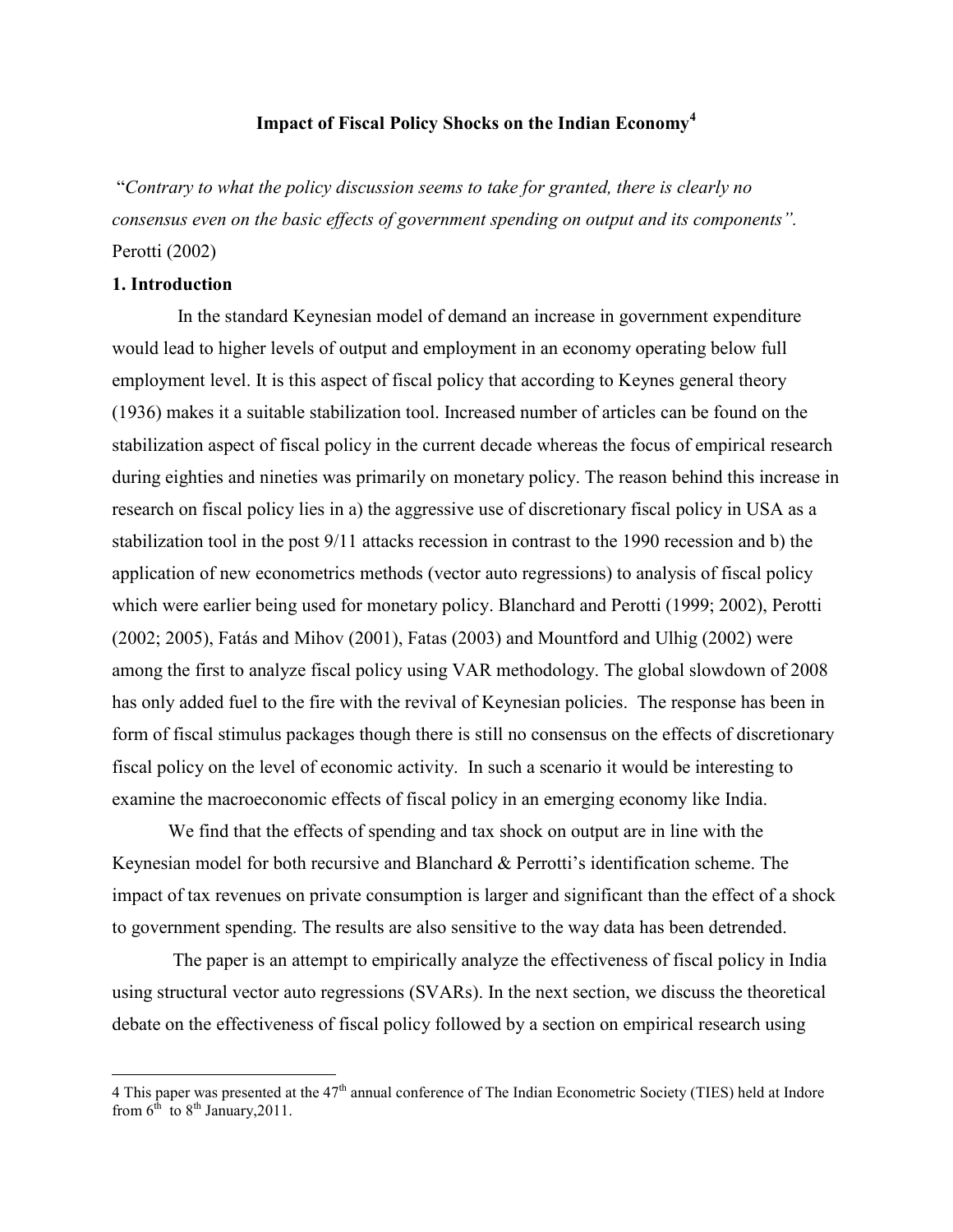VAR methodology to study the effects of fiscal policies. Then in the fourth section we describe the data and different approaches used. In the next two sections, we present our results and check the robustness of the results under alternative trend specifications.

#### **2. Theoretical Background**

 $\overline{a}$ 

Prior to Keynesian general theory of demand (1936) classical view emphasized that in a model with fully flexible prices and vertical supply curve, there is no role for fiscal policy. Economy will automatically revert back to full employment equilibrium and supply will create its own demand (Say's law). Demand side of the problem was emphasized in the Keynesian model with sticky prices and consumption as a function of current income. In this world, an expansionary fiscal policy can stimulate the economy with multiplier effects. In the simplest Keynesian model with price rigidity and excess capacity, output is determined by aggregate demand. Extending Keynesian model for crowding out through induced changes in interest rates and exchange rate would reduce the size of fiscal multiplier but does not alter their sign. Final impact of increase in government spending will be increase in output, total investment and consumption level. A fiscal expansion in form of a tax cut will also boost private consumption leading to an increase in aggregate demand and output. Neoclassical and classical school of thought argued that deficit financed expansionary fiscal policy would lead to fall in private consumption and investment in the economy. Private agents perceive higher current deficits leading to higher taxes in future. The households will react less than proportionally to current increases in disposable income as a result of tax cut. Firms will chose to invest less expecting lower profits for the future. Thus a deficit financed fiscal expansion would result in the contraction of the economy. This Ricardian Equivalence behaviour resulting in non Keynesian effects of fiscal expansion has been observed in case of Japan and is also important in the countries of euro area (IMF World Economic Outlook, 2001). Several empirical studies have shown that contractionary fiscal policy may turn out to be expansionary<sup>5</sup> (non-Keynesian effect) and vice versa. The fiscal stabilization policies of Denmark and Ireland in the 1980's had

<sup>5</sup> See Hemming, Kell & Mahfouz (2002) The effectiveness of fiscal policy in stimulating economic activity – A review of literature.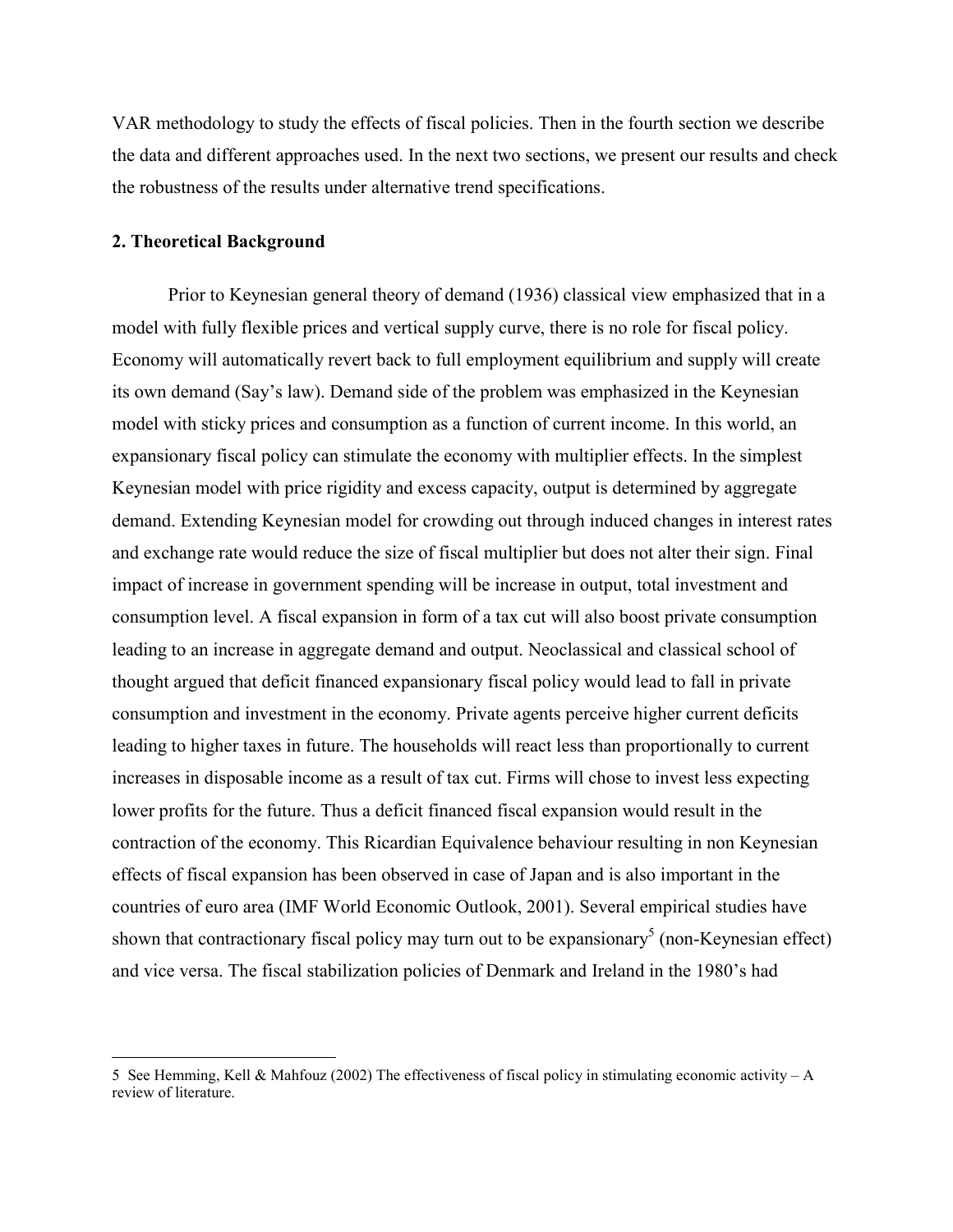resulted in non-Keynesian effects on their economies (Giavazzi& Pagano, 1990). Table 1 summarises the theoretical debate.

| ао |  |
|----|--|
|    |  |

|                      |                   |             |                   |                   |                   |                   | real              |
|----------------------|-------------------|-------------|-------------------|-------------------|-------------------|-------------------|-------------------|
|                      |                   | Private     | Real              | Interest          | private           | trade             | exchange          |
|                      | Output            | Consumption | Wage              | Rate              | investment        | balance           | rate              |
| Keynesian:Closed     |                   |             |                   |                   |                   |                   |                   |
| Economy              | $\uparrow$        | ↑           | ↓                 | ↑                 | ↓                 |                   |                   |
| Keynesian: Flexible  |                   |             |                   |                   |                   |                   |                   |
| <b>Exchange Rate</b> | $\leftrightarrow$ | ↑           | $\leftrightarrow$ | $\leftrightarrow$ | $\leftrightarrow$ | ↓                 |                   |
| Keynesian:Fixed      |                   |             |                   |                   |                   |                   |                   |
| <b>Exchange Rate</b> | $\uparrow$        |             | ↓                 | $\leftrightarrow$ | $\leftrightarrow$ | $\leftrightarrow$ | $\leftrightarrow$ |
| Classical            | 1/1               | ↓           |                   |                   |                   |                   |                   |
| New Keynesian        | ↑                 | 1/1         | ↑                 | ↑                 |                   |                   |                   |
| Real business        |                   |             |                   |                   |                   |                   |                   |
| cycle                |                   | ↓           |                   |                   |                   |                   |                   |

Theoretical overview of the Response of Key macroeconomic Variables to fiscal expansion

The sign "↑" indicates a positive effect and in case of real exchange rate an appreciation whereas the sign "↓ " indicates a negative effect and in case of real exchange rate a depreciation. The sign "↔" indicates no effects.

To address the issue of lack of microeconomic foundation in the earlier models theoretical research in macroeconomic theory is increasingly trying to derive microfounded intertemporal aggregate relations that explain the factors behind economic fluctuations. Such class of models is known as Dynamic General Stochastic Economic (DGSE) models. These models incorporate forward looking agents and rational expectations and can broadly be divided into two categories: Real business cycle (RBC) models and Neo Keynesian models.

Real business cycle (RBC) models can be seen as an extension of the new classical approach. RBC model with assumption of flexible prices and perfect competition in all markets predict a negative effect of fiscal expansion on consumption and a positive effect on output. In a model where Ricardian Equivalence holds the forward looking consumer knows that an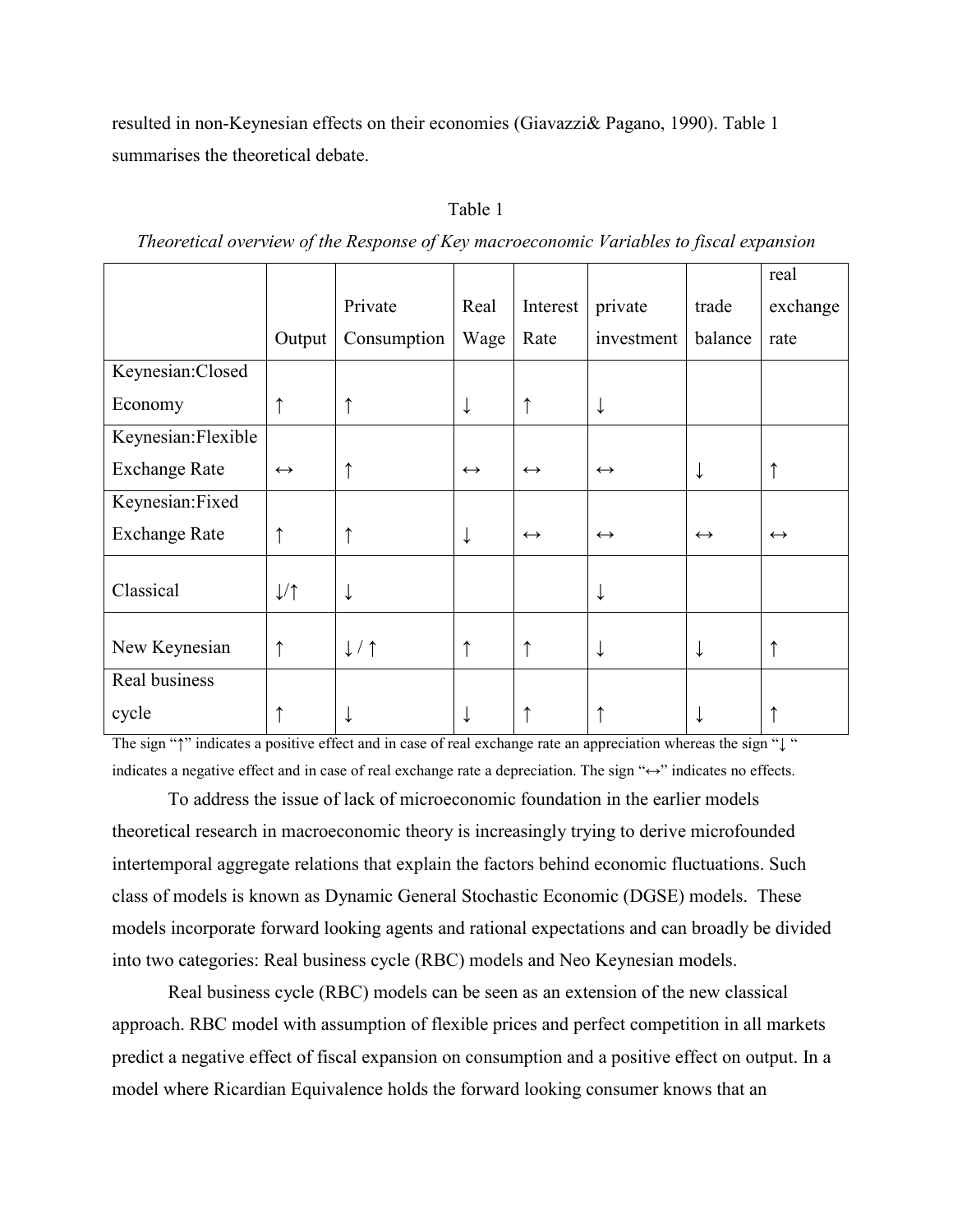expansionary fiscal policy leading to increase in deficit and debt will have to be financed by higher taxes in future. The mode of financing –debt financed or tax financed – is immaterial. The origin of cyclical fluctuations in the economy are explained in RBC models from sources such as oil price changes, technical progress and changes in taste. The Neo Keynesian macroeconomic models assume that prices and wages are sticky, firms are monopolistic competitors and households and firms have rational expectations. The assumptions of the New Keynesian models imply that the economy may fail to attain full employment requiring macroeconomic stabilization. Use of fiscal and monetary stabilization policies in these models leads to a more efficient macroeconomic outcome than a no intervention policy would (Rotemberg and Woodford, 1997; Campbell& Mankiw, 1989; Mankiw, 2000).

To summarise, the theoretical macroeconomic models- Classical, Keynesians, DGSEgenerally agree on positive effect of expansionary fiscal policy on output but there is no unanimity about the responses of other variables- consumption, real wages, real exchange rate, interest rate and investment. The responses are model dependent. For example, an expansionary fiscal policy will have a negative effect on consumption in a standard DGSE model in contrast to the predictions of standard Keynesian model. Within the DGSE models the assumption about the behaviour of households, type of utility function all lead to varying results. Thus, the debate about the effectiveness of fiscal policy is not just about the magnitude of the effect, there is considerable disagreement regarding the basic direction of the effects. The empirical scenario is no different.

#### **3. Empirical Overview**

Most of the empirical research on the macroeconomic effects of fiscal policy has originated in the developed countries mainly USA, EU, NZ and Australia. Blanchard and Perotti (2002), Fatás and Mihov (2001), Fatas (2003) Ramey & Shapiro (1998) and Mountford and Ulhig (2002) used VARs to identify fiscal policy shocks and quantify their consequences.

 A VAR is a n equation, n variable linear model in which each variable is explained by its own lagged value plus current and past values of the remaining n-1 variables. The structural form of a n variable VAR model is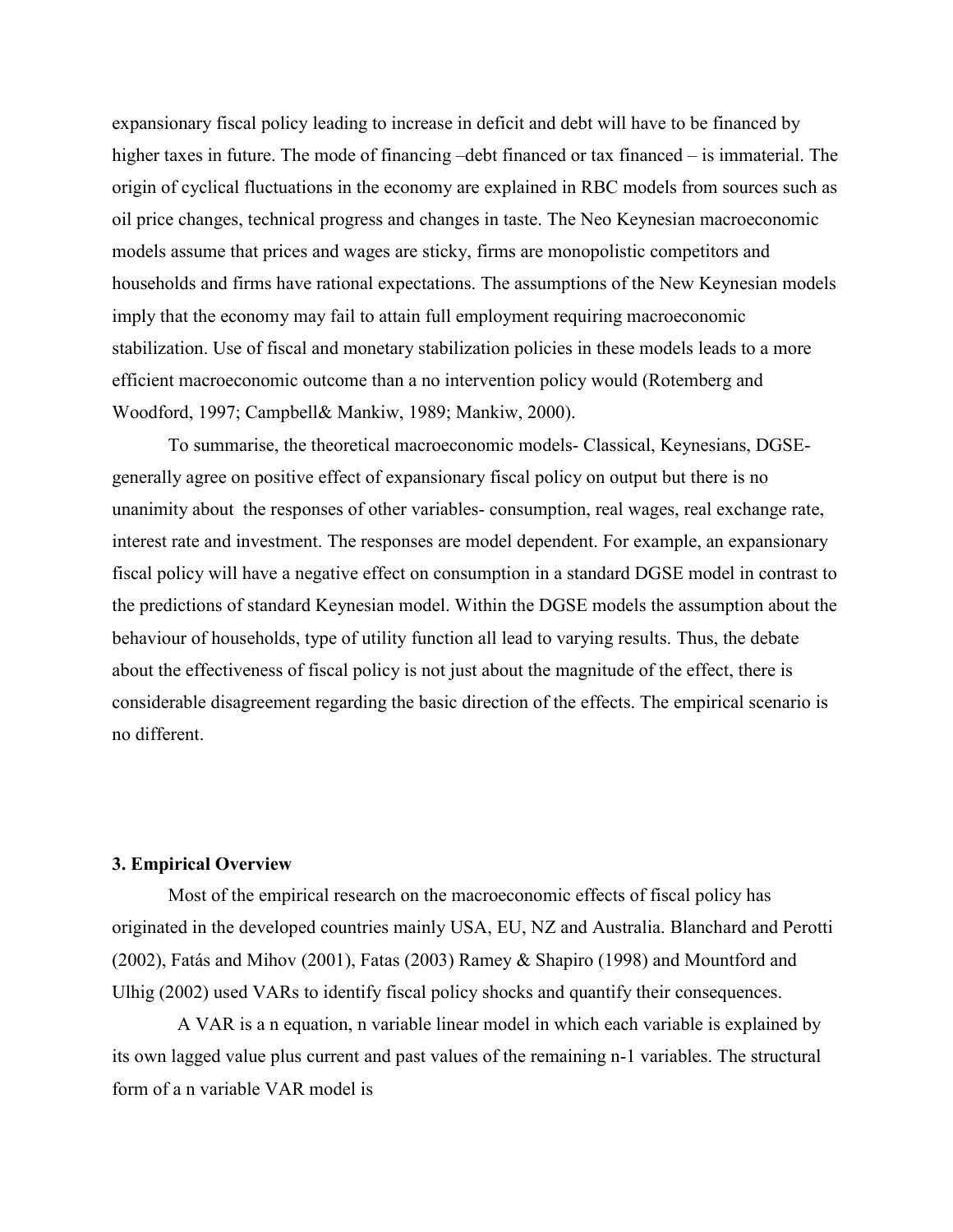$$
A_0 X_t = \sum_{i=1}^k A_i X_{t-i} + B e_t
$$

 $e_t$ 's are white noise.

Reduced form of the VAR can be written as

$$
X_t = A(L) X_{t-1} + U_t
$$

 $U_t$  is the corresponding vector of reduced form residuals with non zero cross correlations.

$$
U_t = (u_{1t} u_{2t} \ldots \ldots u_{nt})^{\prime}
$$

The relationship between the reduced form residuals and structural form residuals can be expressed as:

 $e_t = B^{-1}A_0 U_t$ 

Where, the matrix  $A_0$  describes the contemporaneous relationship among the variables in vector  $X_t$ . The residuals of structural shock are uncorrelated with the variance and covariance matrix being diagonal. To identify the system – A matrix, matrix B and the diagonal elements of varcovariance matrix, restrictions needs to be imposed.

For a two variable VAR (Enders, 1995)

Structural form: (1)

 $x_{1t}$  +  $b_{12}$   $x_{2t}$  =  $b_{10}$  +  $\gamma_{11}$   $x_{1t-1}$  +  $\gamma_{12}$   $x_{2t-1}$  +  $e_{1t}$  $x_{2t}$  + b<sub>21</sub>  $x_{1t}$  = b<sub>20</sub> +  $\gamma_{21}$   $x_{1t-1}$  +  $\gamma_{22}$   $x_{2t-1}$  +  $e_{2t}$ Reduced form: (2)

 $x_{1t} = a_{10} + a_{11} x_{1t-1} + a_{12} x_{2t-1} + u_{1t}$ 

 $x_{2t} = a_{20} + a_{21} x_{1t-1} + a_{22} x_{2t-1} + u_{2t}$ 

From (1) and (2) the reduced form error terms can be expressed as:

 $u_{1t} = (e_{1t} - b_{12} e_{2t}) / (1 - b_{12} b_{21})$ 

$$
u_{2t} = (e_{2t} - b_{21} e_{1t}) / (1, b_{12} b_{21})
$$

In a two variable VAR model reduced form of the model yields only nine parameter values: six coefficients estimates ( $a_{10} a_{20} a_{11} a_{12} a_{21} a_{22}$ ) and the estimates of variance ( $u_{1t}$ ) variance  $(u_{2t})$  and covariance  $(u_{1t}, u_{2t})$  whereas the structural form requires estimation of ten parameters ( $b_{10}$ ,  $b_{20}$ ,  $\gamma_{11}$   $\gamma_{12}$   $\gamma_{21}$   $\gamma_{22}$   $\sigma_1$ ,  $\sigma_2$  and the two feedback coefficients  $b_{12}$  and b13). Therefore, to estimate the structural form of the model from the reduced form requires certain identification restrictions.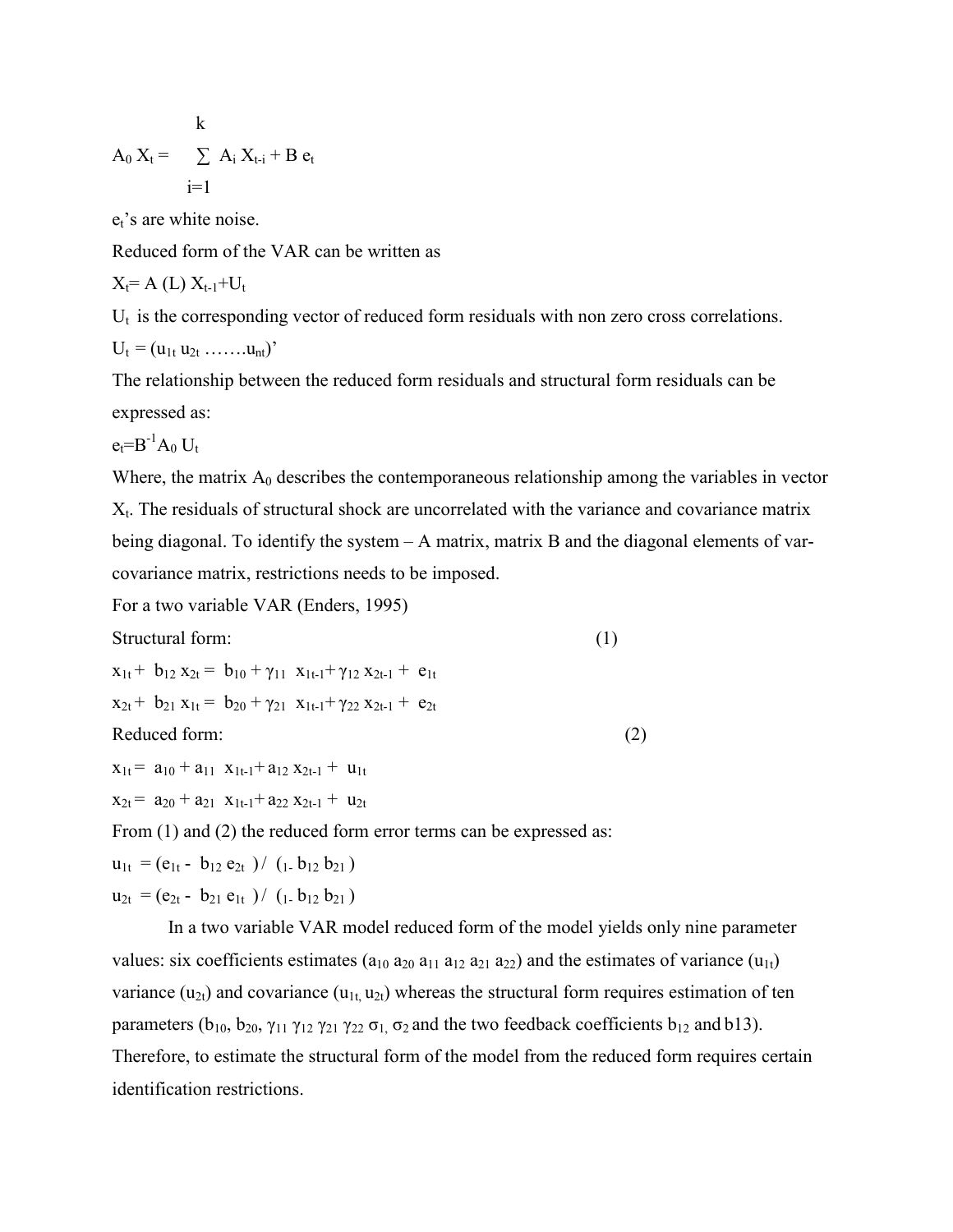The vector moving average representation of the model can be expressed as:  $x_t = \mu + \sum \varphi_i$  $i = 0$ .....infinity The matrix  $(\varphi_i)$  can be used to generate the effects (or more popularly called the impulse responses) of structural shocks  $e_t$ 's on the time paths of the variables  $X_t$ 's. The within period response coefficients of  $(\varphi_i)$  matrix are the impact multipliers. For example  $\varphi_{12}(0)$  is the instantaneous impact of one unit change in variable  $X_2$  on the variable  $X_1$ . The element  $\varphi_{12}(1)$  is the one period response effect of  $X_1$  to a unit change in  $X_2$ . These effects can be accumulated to obtain the cumulative multipliers.

Blanchard & Perrotti (1999) showed that in a three variable fiscal VAR **t**he reduced form residuals  $(u_t)$  consist of a linear combination of three components:

- (i) Automatic response of fiscal variables to shocks in other variables.
- (ii) Systematic discretionary response of policymakers of innovation in variables.
- (iii) Random discretionary shocks to fiscal policy.

The third type of shocks (structural shocks) are the one on which the analysis is centered when impulse responses to fiscal shocks are estimated. The impulse responses of the variables summarize the responses of all other variables to structural shock in the current value of the selected variable. But to compute the impulse responses system has to be identified. The identifying assumptions used in the literature to identify fiscal shocks form the basis of the four approaches:

#### **3.1 Blanchard & Perrotti Approach**

For a three variable fiscal VAR model ordered as **[G T Y]**, the reduced form residuals are linear combinations of the underlying structural shocks in the three variables and can be expressed as

The equation 1 states that the unexpected movement in government spending variable within a quarter is due to the unexpected movements in output  $(\mathbf{a}_{gy})$  or due to the response to structural shock to taxes ( $\beta_{gt}$ ) or as the response to its own structural shock ( $e_t^g$ ). Similar interpretation can be applied to equation 2. For the equation 3 the unexpected movements in output  $(u_t^y)$  is as a response to unexpected movement in spending  $(\mathbf{a}_{\text{yg}})$  or as a response to unexpected movements in taxes( $\alpha_{yt}$ ) or due to the other unexpected shocks( $e_t^y$ ). Blanchard & Perrotti(1999) noted that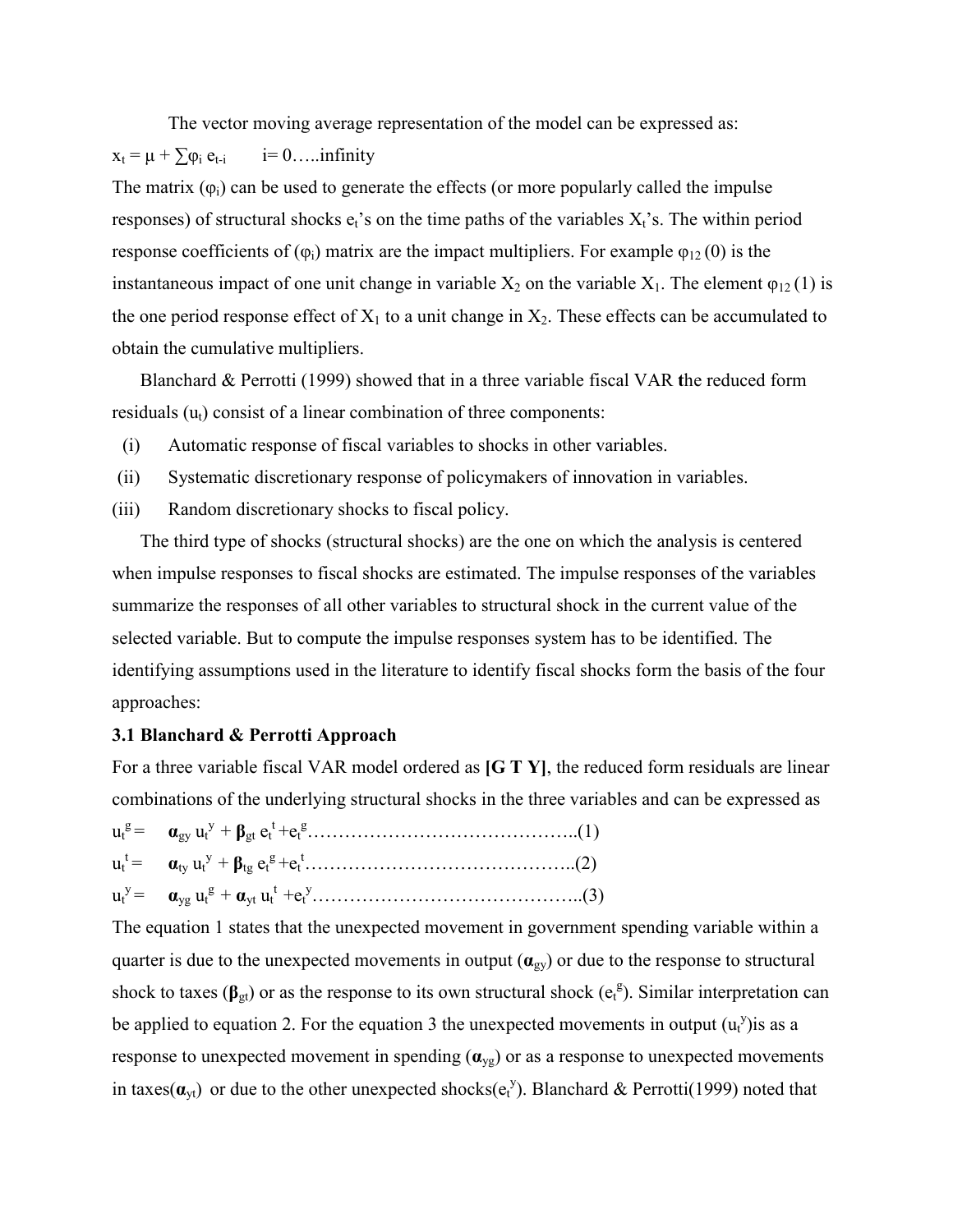when quarterly data is used  $\alpha_{gy}$  and  $\alpha_{ty}$  variables consists only of the automatic responses (component (i) as explained above) as it takes larger than a quarter for systematic discretionary response of policymakers (ii) to a output shock . When quarterly data is used the second component (ii) is absent. They used institutional information on taxes and government spending to construct the parameters  $\mathbf{a}_{\text{gy}}$  and  $\mathbf{a}_{\text{ty}}$ , the elasticity of spending and taxes to GDP respectively. Using the elasticity values the cyclically adjusted fiscal shocks can be determined as:

$$
t_{t'} = t_t - \pmb{\alpha}_{ty} \; y_t
$$

$$
g_{t'} = g_t - \alpha_{gy} y_t = g_t \quad \text{taking } \alpha_{gy} = 0
$$

B&P took value of **α**gy as zero because they could not find any automatic feedback from economic activity to government spending. Given the values of  $\alpha_{gy}$  and  $\alpha_{ty}$ ; t<sub>t</sub>' and  $g_{t'}$  can then be used as instruments to capture  $\mathbf{a}_{yg}$  and  $\mathbf{a}_{yt}$  in a regression of  $y_t$  on  $g_t$  and  $t_t$ . Now the identification of fiscal shocks requires estimation of only two coefficients **β**gt and **β**tg. Using agnostic approach they identify the model under two alternative assumptions:

i.  $\beta_{gt} = 0$  estimate  $\beta_{tg}$ 

ii.  $\beta_{tg} = 0$  estimate  $\beta_{gt}$ 

When the correlation between  $g_t$ 'and  $t_t$ ' is very low, the actual ordering does not matter for calculating the impulse responses of output. In matrix form:

$$
\begin{pmatrix}\n1 & 0 & 0 \\
\mathbf{a}_{\text{yg}} & 1 & \mathbf{a}_{\text{y}t} \\
0 & \mathbf{a}_{\text{ty}} & 1\n\end{pmatrix}\n\begin{pmatrix}\nu^{\text{spending}} \\
u^{\text{output}} \\
u^{\text{taxes}}\n\end{pmatrix} = \n\begin{pmatrix}\n1 & 0 & 0 \\
0 & 1 & 0 \\
\mathbf{\beta}_{\text{tg}} & 0 & 1\n\end{pmatrix}\n\begin{pmatrix}\ne^{\text{spending}} \\
e^{\text{output}} \\
e^{\text{taxes}}\n\end{pmatrix}
$$
\nReduced form errors Structural errors

#### **3.2 Recursive approach**

Sims (1980) suggested use of Cholesky decomposition (recursive ordering) to identify the VAR model. Fatas & Mihov (2001) applied Sims method to a fiscal VAR model **[G Y T]** to identify fiscal shocks. According to this approach the first variable ordered in the system (government spending in the three variables VAR) responds only to its own exogenous shock. The next variable (output) responds to government spending contemporaneously and to its own shock.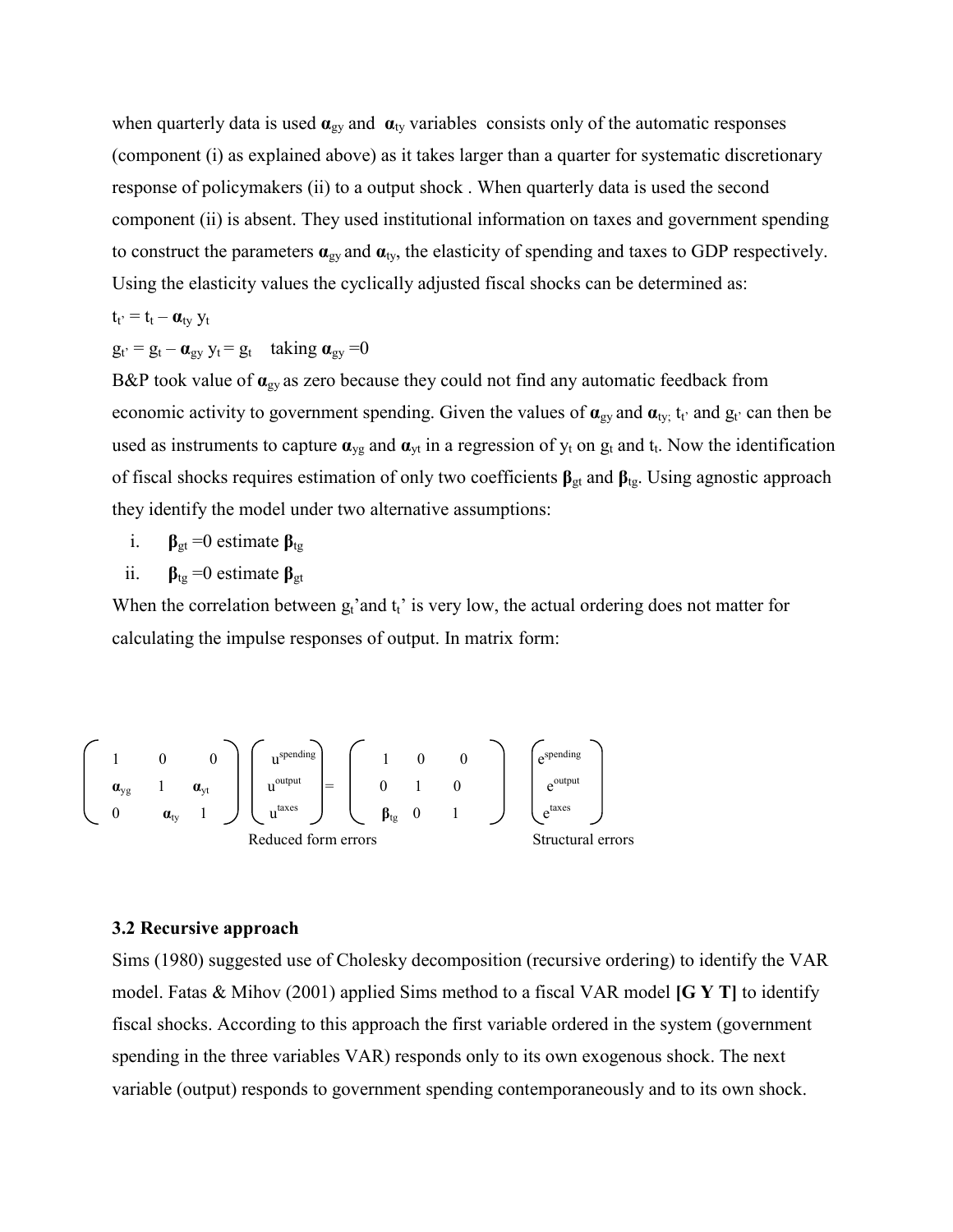The third variable, taxes, ordered last will respond contemporaneously to both the variables (government spending and output) and to its own shock. In matrix form: Recursive approach (matrix form):

$$
\begin{pmatrix}\n1 & 0 & 0 \\
\mathbf{a}_{yg} & 1 & 0 \\
\mathbf{a}_{yt} & \mathbf{a}_{ty} & 1\n\end{pmatrix}\n\begin{pmatrix}\nu^{spending} \\
u^{output} \\
u^{taxes}\n\end{pmatrix} =\n\begin{pmatrix}\n1 & 0 & 0 \\
0 & 1 & 0 \\
0 & 0 & 1\n\end{pmatrix}\n\begin{pmatrix}\ne^{spending} \\
e^{output} \\
e^{taxes}\n\end{pmatrix}
$$

 The restrictions in this identification scheme are imposed on the contemporaneous responses of the variables but the variables are free to respond in all other periods. In this identification scheme ordering of variables is extremely crucial for the results as outcome can change with the change in the ordering of the variable. So precaution should be taken and some theoretical justification is needed to decide the ordering of the variables as it also defines the direction of causal relationship.

#### **3.3 Sign Restriction Approach**

The third approach is the sign restriction approach developed by Mountford  $&$  Uhlig (2002). They applied this approach by using sign restriction to identify fiscal shocks while controlling for the monetary and business cycle shocks. The identification method of imposing sign restrictions on impulse response functions helps in addressing three main difficulties in using vector autoregression: firstly the distinction between systematic discretionary shocks and automatic responses of fiscal variables to business and monetary shocks, secondly the definition of fiscal shock and thirdly the issue of lag between the announcement and the implementation of fiscal policy since the announcement may result in changes in macroeconomic variables before there are movements in the fiscal variables. This approach in contrast to the other three approaches relies on macroeconomic time series data alone for shock identification and does not require assumptions about the sluggish reaction of some variables to macroeconomic shocks (Mountford & Uhlig;2002).

#### **3.4 Narrative Approach**

The last approach is the narrative approach/the dummy variable or the event study approach developed by Ramey and Shapiro (1998), Eichenbaum, Edelberg and Fisher(1999) to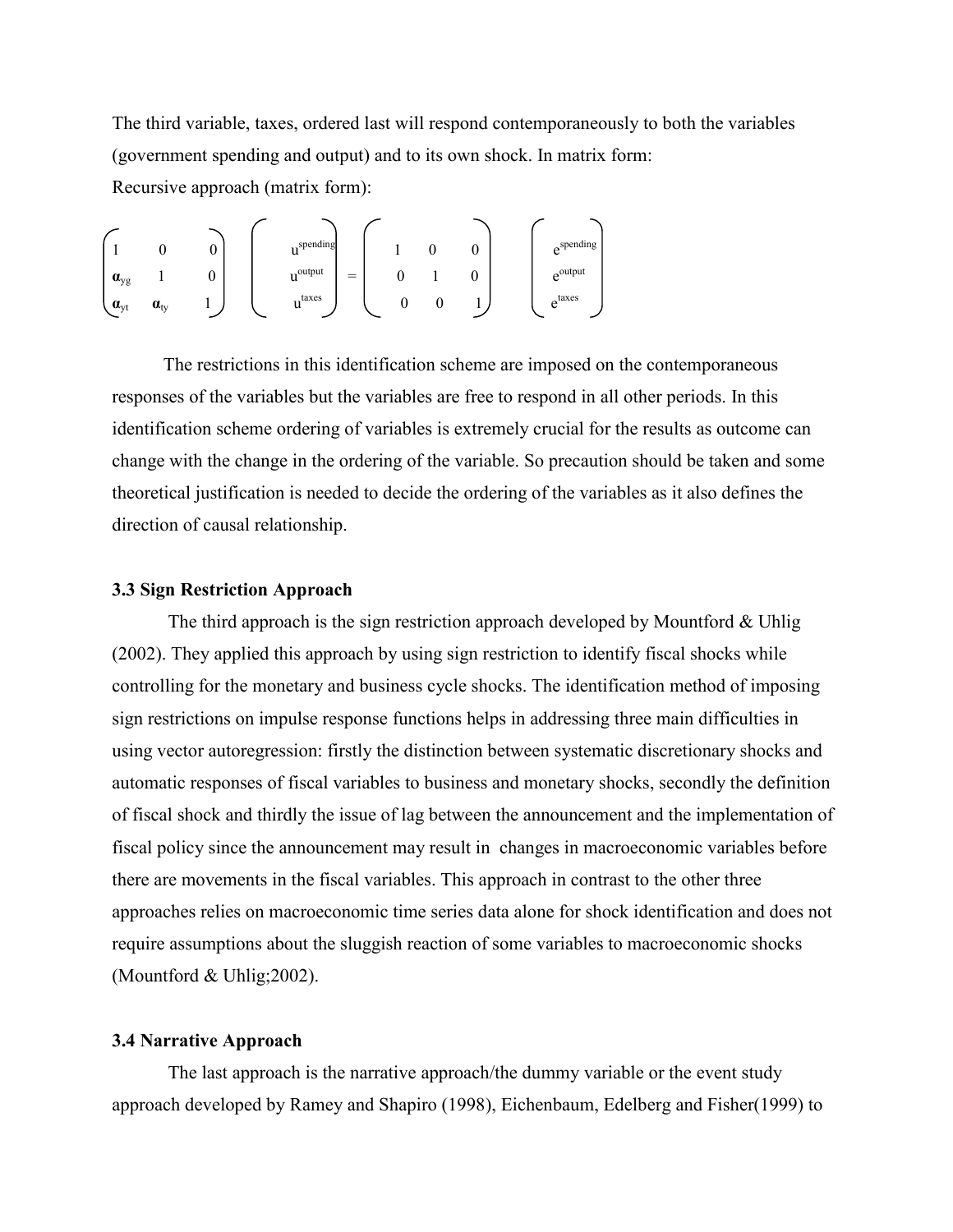identify the periods of military buildups for the US economy- Vietnam war, Korean war and the Carter – Raegan buildup. They tried to capture the dynamic effects of a shock in government spending by constituting dummy variables for the increase in government defense spending. Assumption is that these buildups are exogenous to GDP and unanticipated by the private sector. The fiscal shock is identified by tracing the impulse response of the date dummies. The response of private consumption to a fiscal policy shock was found to be negative.

 The empirical results of the four approaches to test the effectiveness of fiscal policy using VAR are presented in table 2.

| Approach            | <b>Study</b>     | <b>Identification scheme</b>        | Output     | Consumpti         | Employme          | <b>Interest</b> |
|---------------------|------------------|-------------------------------------|------------|-------------------|-------------------|-----------------|
|                     |                  |                                     |            | on                | nt                | rate            |
|                     |                  |                                     |            |                   |                   |                 |
| $1)$ The            | Blanchard &      | The institutional information       | 0.84       | $\uparrow$        |                   |                 |
| <b>Blanchard-</b>   | Perrotti         | is used to estimate cyclically      | (positive  |                   |                   |                 |
| Perotti             | (1999)           | adjusted taxes and government       | shock to   |                   |                   |                 |
| approach            | [Quarterly       | expenditures, then estimates of     | spending)  |                   |                   |                 |
|                     | 1960-97]         | fiscal policy shocks are            | $-0.69$    | $\downarrow$      |                   |                 |
|                     |                  | obtained.                           | Tax        |                   |                   |                 |
|                     |                  |                                     | shock      |                   |                   |                 |
|                     |                  |                                     |            |                   |                   |                 |
|                     |                  |                                     | (increase) |                   |                   |                 |
| $2)$ The            | Fatas & Mihov    | A causal ordering of the model      | 0.3        | $\uparrow$        | $\uparrow$        | $\uparrow$      |
| Recursive           | (2001)           | variables                           |            |                   |                   |                 |
| approach            | [Quarterly       | following the Cholesky              |            |                   |                   |                 |
|                     | 1960-1996]       | decomposition                       |            |                   |                   |                 |
| 3) The Sign-        | Mountford &      | Identifies fiscal policy shocks via | $0.4\,$    | $\leftrightarrow$ | $\leftrightarrow$ |                 |
| <b>Restrictions</b> | Uhlig (2002)     | theory-motivated signs on the       |            |                   |                   |                 |
| approach            | [Quarterly 1960- | responses to these                  |            |                   |                   |                 |
|                     | 96]              | shocks impose restrictions          | 0.19       | $\uparrow$        |                   | $\downarrow$    |
|                     |                  | directly                            | Tax        |                   |                   |                 |
|                     |                  | on the shape                        | shock      |                   |                   |                 |
|                     |                  | of the impulse                      |            |                   |                   |                 |
|                     |                  | responses                           |            |                   |                   |                 |

# **Table 2**

## Four Approaches to Empirically Test the Effectiveness of Fiscal Policy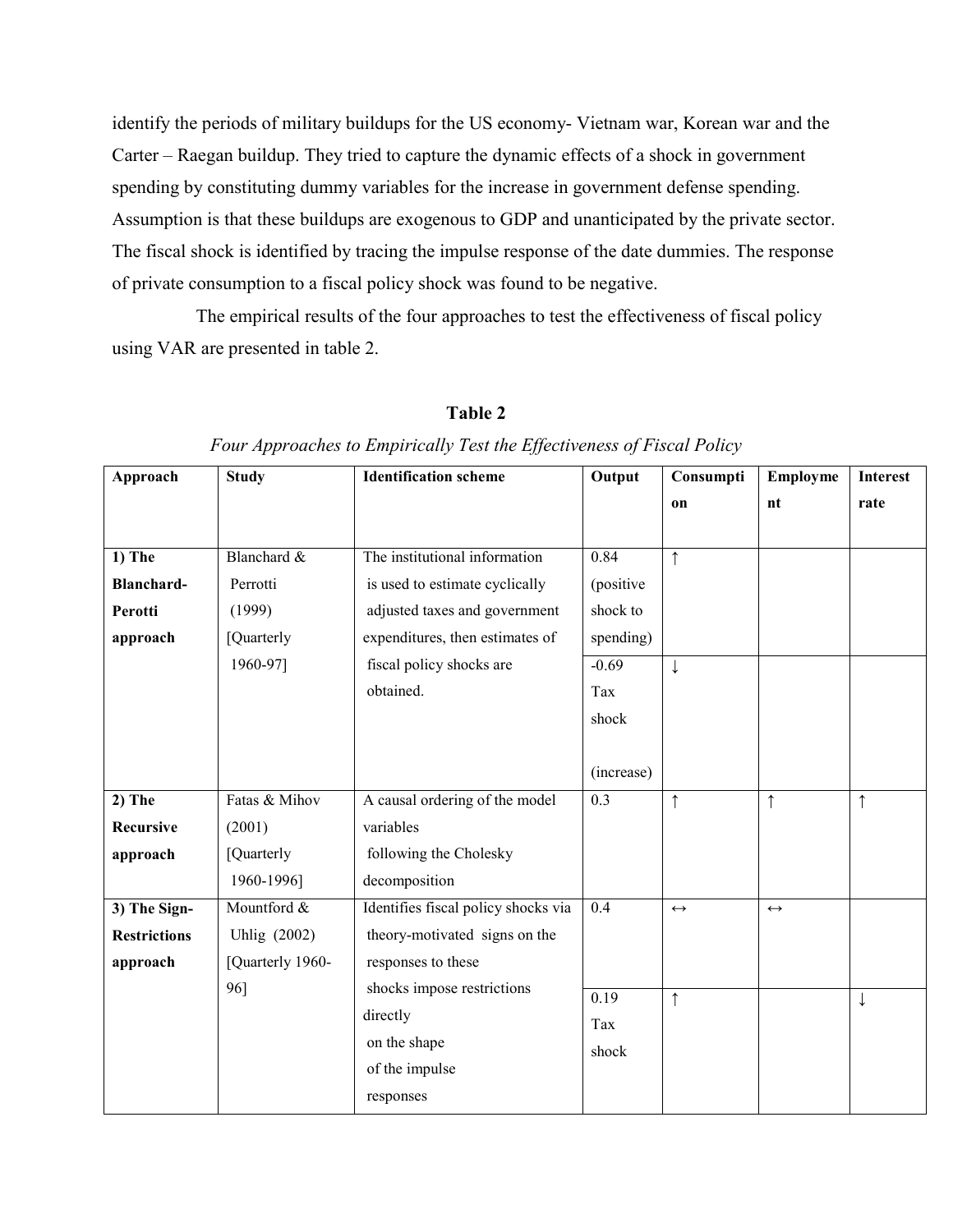|                  |                  |                        | (decrease) |   |                   |  |
|------------------|------------------|------------------------|------------|---|-------------------|--|
|                  |                  |                        |            |   |                   |  |
|                  |                  |                        |            |   |                   |  |
|                  |                  |                        |            |   |                   |  |
| $4)$ The         | Ramey & Shapiro  | Use of dummy variables | 1(C)       | ₩ | $\leftrightarrow$ |  |
| <b>Narrative</b> | (1998)           | for exogenous fiscal   |            |   |                   |  |
| approach **      | [Quarterly 1947- | episodes with respect  |            |   |                   |  |
|                  | 1996]            | to the state of the    |            |   |                   |  |
|                  |                  | economy.               |            |   |                   |  |

\*\*The Event-Study approach/ The Dummy Variable Approach. \*If the study does not consider a certain variable, the consequent field is kept empty. The sign  $\uparrow$  indicates a positive effect;  $\downarrow$  sign indicates a negative effect and  $\leftrightarrow$ indicates no effect. C stands for cumulative impact. Otherwise mentioned multiplier value is on impact. All four studies are for USA.

Since then there has been a lot of research on effectiveness of fiscal policy using vector autoregressions. Findings indicate that macroeconomic effects of fiscal policy vary considerably for different countries. While the fiscal policy had a significant influence on cyclical conditions in New Zealand according to Hargreaves, Karagedikli & Ozer (2007); Rahman (2005) indicates insignificant impact of fiscal policy on real output growth for Bangladesh. Rezk, Avramovich & Basso (2007) analysis, using Perotti (2004) VAR method on Argentina's logarithmic real variables, casts doubt upon some of the traditionally acceptable Keynes macroeconomic policy prescriptions. Castro(2002) empirically found evidence for small, though significant, effects of fiscal shocks on GDP, private consumption, private investment, interest rates and prices for Spain whereas Tenhofen & Wolff (2006) for Germany indicate significant effects for government expenditure and direct income tax but little effect of small indirect tax revenue shocks. Lendvai(2007 ) found mixed macroeconomic impact of unexpected changes in the government expenditure using the SVAR model for Hungary. For Finland Kuismanen and Kämppi (2007) results indicate that a positive tax shock has a positive effect on investment and GDP but the response of private consumption is mixed. Pereira& Sagales (2006) VAR model estimation for the Portugual economy show that whereas the effect of public investment and public wages on output are Keynesian in nature, non-Keynesian effects dominate public transfers.

The effects of fiscal policy vary considerably for different countries from significant to insignificant to even adverse impact. Similar results were obtained by using panel data for mainly developed countries. Fatas and Mihov (2003) showed that the discretionary fiscal policy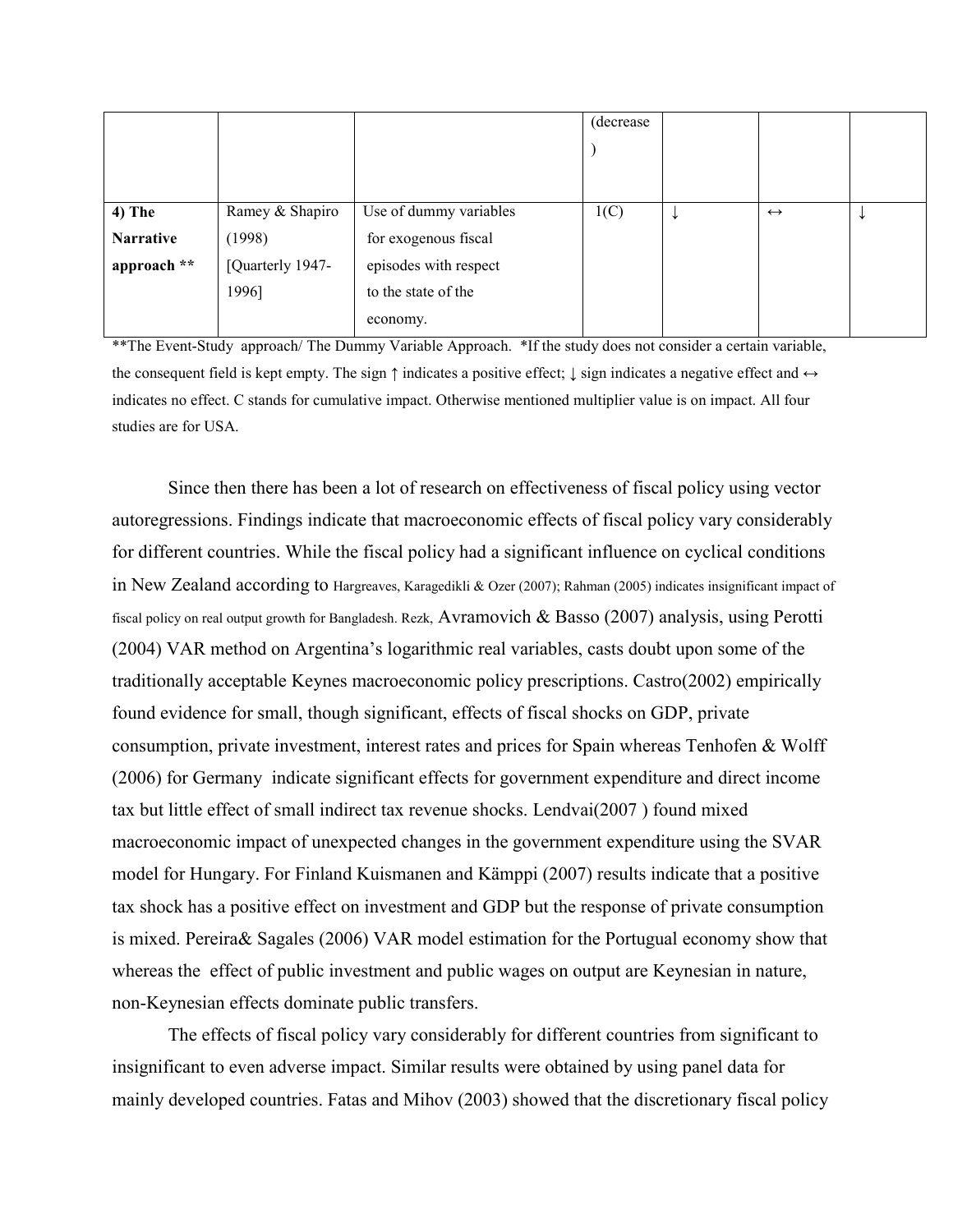induces macro-economic instability which may affect growth negatively. Perotti (2005) estimate the effects of fiscal policy on GDP, inflation and interest rates in five OECD countries, using a structural Vector Auto regression approach. Findings indicate that the effects of fiscal policy on GDP tend to be small and there is no evidence that tax cuts work faster or more effectively than spending increases. Only in the post-1980 period is there evidence of positive effects of government spending on long run interest rates.

In developing countries very few attempts have been made to apply this methodology to study the effects of a fiscal shock. A crucial element for the analysis is the availability of quarterly data and estimates of automatic response of fiscal variables to other endogenous variables. Even if quarterly data is available it is interpolated from the annual data and the available time series are shorter. Availability of reliable quarterly data and proper understanding of the theoretical justification of the identification scheme is absolutely necessary. In India related recent studies have focused on variety of issues : cyclicality (Chakraborty & Chakraborty,2006) ; fiscal consolidation (Pattnaik, Raj and Chander ,2006) ; political budget cycles (Srivastava,2007 ; I.Rajaraman,2004); impact of business cycle on the fiscal deficit (M. Rao, 2004 ) and debt sustainability (Rangarajan & Srivastava, 2005) but none has focused on macroeconomic effects of fiscal policy shocks using SVAR models with quarterly data. This study hopes to fill the gap by estimating the effect of fiscal shocks on output and private consumption using SVAR model.

#### **4. Data and Methodology**

The data consists of quarterly observations for the Indian economy covering the period 1997 Q1 to 2009 Q2. Study uses Controller General of Accounts (CGA) data for fiscal variables – government spending and tax revenue. Quarterly data on output and private consumption is obtained from Central Statistical Organisation (CSO) and RBI's Handbook of Statistics is used for procuring data on the other macroeconomic variable used in this study- wholesale price index (WPI). All the variables are expressed in logarithmic terms. Fiscal variables and GDP have been deflated using the WPI to obtain their values in real terms.

The baseline recursive VAR model consists of the three variables – government spending, output and taxes. In the recursive approach matrix A is lower triangular and matrix B is an identity matrix. The recursive approach used in this paper follows Fatas & Mihov (2001) and Caldara & Kamps (2008) by ordering tax variable last. In recursive ordering the variable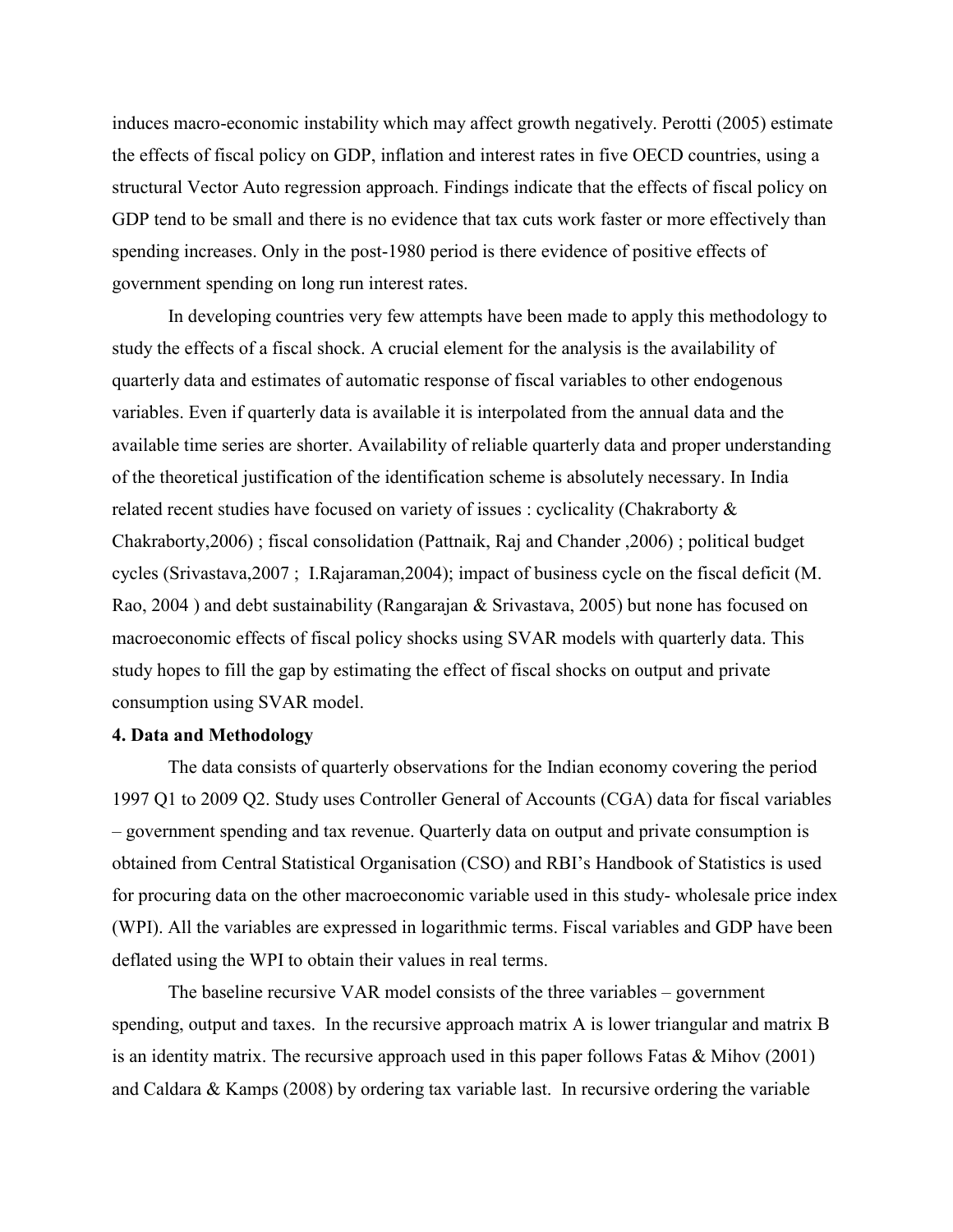ordered lower cannot affect the variable ordered higher in the same period. They are free to respond in other periods. The government expenditure is largely exogenous in nature and unrelated to business cycle. Government does implement countercyclical fiscal policy in response to business cycle fluctuations but there are considerable lags involved. It is assumed that it would take atleast more than a quarter for the government to take systematic discretionary action to a shock in the private sector. In contrast the tax variable is endogenous in nature. It would be difficult to assume no within period response of taxes to output if taxes are ordered before output in a recursive model as there are significant automatic stabilizers inbuilt in the tax system. Thus it is better to assume that output responds to a tax shock with a lag. Results of the recursive model have been compared with those obtained using Blanchard and Perrotti's (1999) identification scheme (BP). For the BP method value of automatic tax stabilizer has been calculated as the weighted sum of elasticity's<sup>6</sup> for different tax categories, the weights are given by the share of the tax variable in total tax revenue. The elasticity value based on annual data is 1.50 (BP2). Since the elasticity value differs for annual and quarterly data the impulse responses will also be estimated using the elasticity value  $+0.25(BP3)$  and  $-0.25(BP1)$ . In the extended VAR, to study the effect of fiscal shock on private consumption, the ordering is G, GDP, PFCE and T as it would be less realistic to assume that tax revenues do not respond contemporaneously to change in consumption expenditure (indirect taxes) than assuming private consumption respond with a lag to a tax shock.

A common problem in using quarterly data is seasonality. The data has therefore been seasonally adjusted<sup>7</sup> using Census X12 method. For all the VAR models the lag length has been taken as suggested by the information criteria (AIC, SC) searching between zero to six lags. Given the small number of observations taking more than six lags will not be feasible. Two different trend specifications have been used to check the robustness of the results. In the first case, first difference of the series (FD approach) is included in the model for all the variables to detrend the series. In the second specification (HP approach) the series have been detrended using the Hodrick and Presscott filter with a lambda parameter of 1600.

 $\overline{a}$ 

<sup>6</sup> The value of corporate profit tax and personal income tax has been taken from the eleventh plan draft document and the elasticity of indirect taxes has been taken as one following the approach of Van de Noord (2000). 7 We have not taken into account the problem of quarter dependence which we hope to take care in our future research.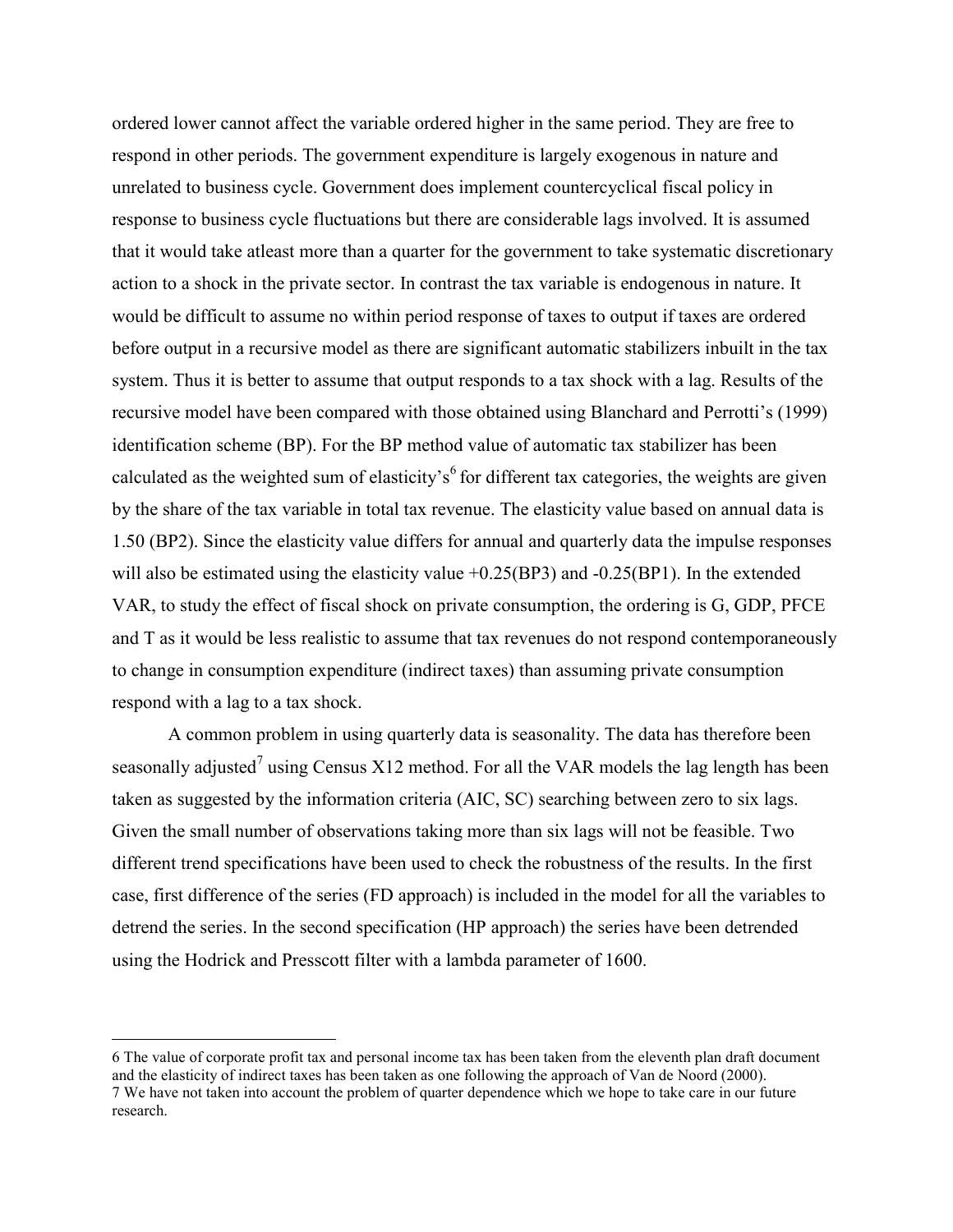#### **5. Results**

This section presents the main findings of our research based upon the analysis of impulse response functions (IRFs) and multipliers derived from fiscal shocks. In all cases impulse responses are reported atleast for five years (20 quarters) and the one standard deviation Hall's confidence bands have been obtained with 500 replications.

#### **5.1 FEVD**

Table (3) reports the forecast error variance decomposition of the three variables baseline model. As can be seen from the table both fiscal variables play small role in explaining each other. The forecast error of government expenditure twelve quarters ahead is mainly explained by own shock (85%), whereas tax revenues explain 11% and GDP shocks account only for 4 % of total variations. The movements in this fiscal variable are largely governed by policy objectives which are largely exogenous in nature and not entirely dependent on macroeconomic conditions. In 2008-09 as a percentage of GDP out of total 15.1% of revenue expenditure interest payment amounted to 3.62% followed by subsidies (2.43%), defence (2.15%), wages and salaries (1.33%) and pensions (0.66%). Around 54 % of government expenditure is on items (interest payments, defense and subsidies) that can be together termed as committed expenditure, rest of the discretionary government expenditure decisions are governed to a certain extent by political factors.

|                                     |          | Explained by shocks in |                |            |
|-------------------------------------|----------|------------------------|----------------|------------|
| Percentage of the Forecast Error of | Quarters | <b>GEXP</b>            | <b>GDP</b>     | <b>TAX</b> |
|                                     |          | 100                    | $\theta$       | $\theta$   |
|                                     | 2        | 88                     | 3              | 9          |
|                                     | 4        | 87                     | 3              | 10         |
|                                     | 8        | 86                     | $\overline{4}$ | 10         |
| Government Spending (GEXP)          | 12       | 85                     | $\overline{4}$ | 11         |
| Output (GDP)                        |          | $\overline{0}$         | 100            | 0          |

# **Table 3**

*Forecast Error Variance Decomposition (FEVD) in percentage*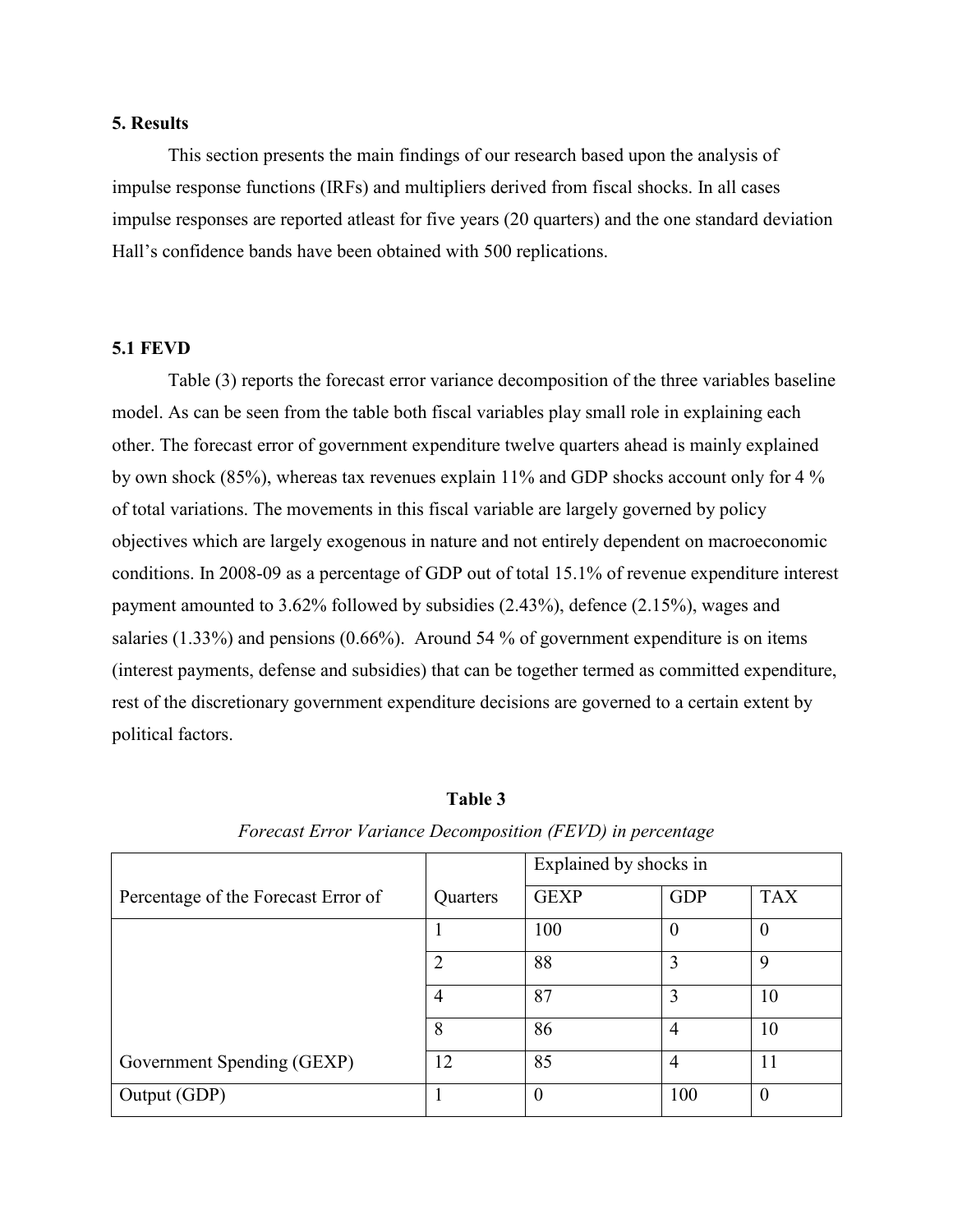|                   | $\overline{2}$ | л              | 98 | 1  |
|-------------------|----------------|----------------|----|----|
|                   | $\overline{4}$ | $\overline{2}$ | 92 | 6  |
|                   | 8              | $\overline{4}$ | 87 | 9  |
|                   | 12             | $\overline{4}$ | 86 | 10 |
|                   |                | $\overline{0}$ |    | 99 |
|                   | $\overline{2}$ | $\overline{2}$ | 17 | 81 |
|                   | 4              | $\overline{2}$ | 30 | 68 |
|                   | 8              | $\overline{2}$ | 41 | 56 |
| Tax Revenue (TAX) | 12             | 3              | 46 | 51 |

Tax revenues in contrast are more endogenous in nature. The variance decomposition of revenue variable show that twelve quarters ahead 51% of variance is explained by own shock , 3% by expenditure shocks and 46% by output shocks. The large variance responses of taxes to business cycle or output shocks make them good automatic stabilizers. With respect to the decomposition of GDP, even after twelve quarters 86% of variations are explained by own shock. Together both fiscal variables explain around fifteen percent of variance decomposition of output after twelve quarters. Thus the movement in exogenous fiscal policy is not the main source of business cycle fluctuations in Indian economy. It plays a very small role in explaining the movements in GDP. The data covers the period 1997Q1 to 2009Q2 during which the economy became more open and market oriented.

#### **5.2 The Impact of a Tax Shock**

Figure 1 present the impulse responses of fiscal shocks for the baseline three variable VAR model. A fiscal shock that increases government revenues by one rupee would lead to a decrease in real GDP by 0.53 paise using the recursive LT approach. The multipliers reported are greater in absolute terms for the Blanchard & Perrotti approaches:  $BP(1)$ ,  $BP(2)$ ,  $BP(3)$ . The tax shock impact multipliers are -0.84, -1.05 and -1.37 for BP1, BP2 and BP3 approaches respectively (table 4). The impulse responses behave similarly in terms of direction of the effect on output but the value of multipliers differs. The impact of a tax shock on GDP increases with the value of tax elasticity.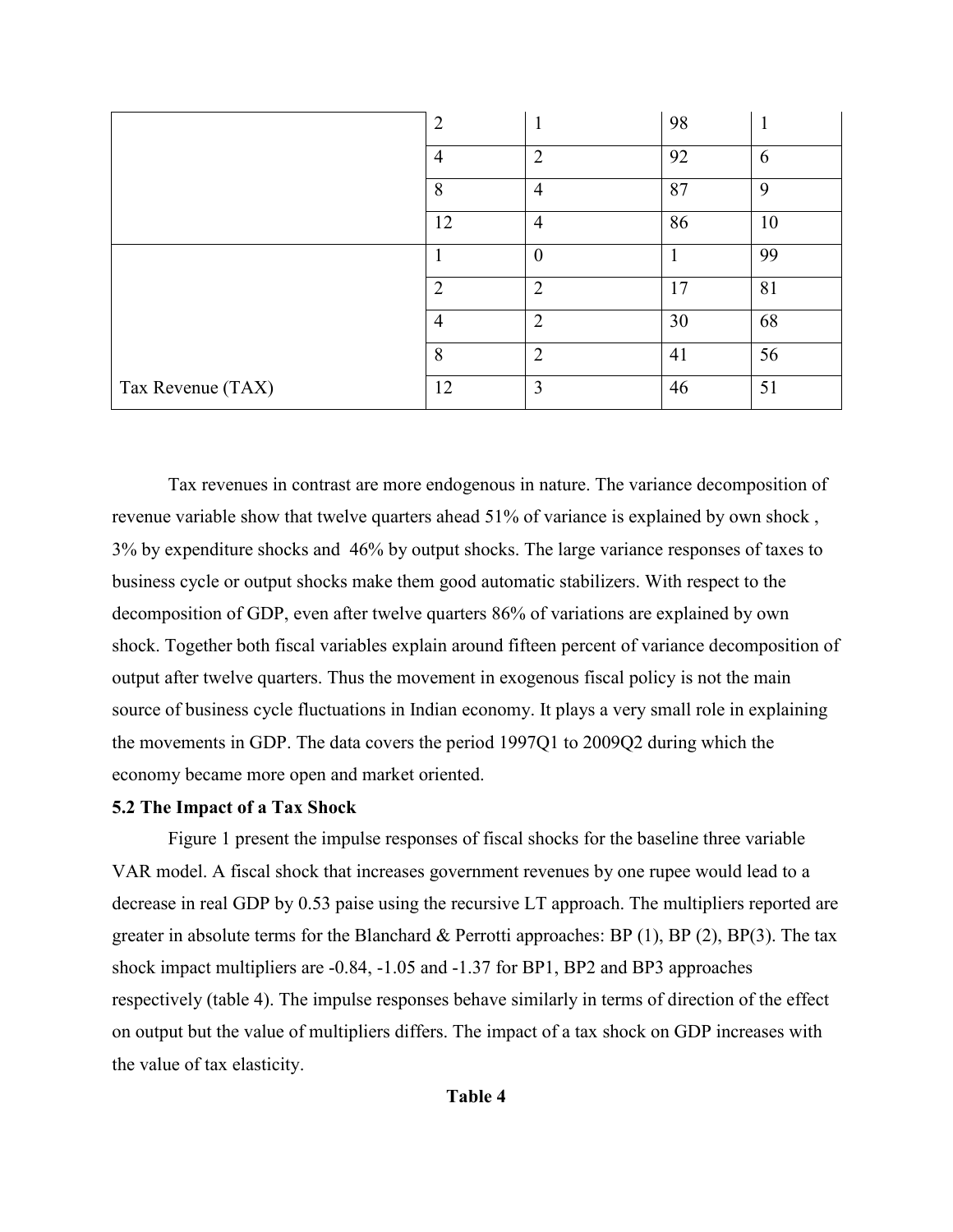|           | Impact  | Q2      | Q <sub>4</sub> | Q8      | Q12     |
|-----------|---------|---------|----------------|---------|---------|
| Recursive | V       | $-0.53$ | $-2.0$         | $-1.58$ | $-1.26$ |
| Bp1       | $-0.84$ | $-1.26$ | $-2.53$        | $-2.0$  | $-1.68$ |
| Bp2       | $-1.05$ | $-1.47$ | $-2.74$        | $-2.11$ | $-1.79$ |
| Bp3       | $-1.37$ | $-1.68$ | $-2.95$        | $-2.32$ | $-1.89$ |

*Multipliers for Impact of Tax Shock on Output* 

Multiplier values from baseline specification.

The impact on government spending does not show any significant movement for any of the specifications. Tax shock adversely affects components of GDP other than government expenditure like private consumption, investment and net exports that result in adverse impact on output.

#### **5.3 Shock to Government Spending**

Figure 1 gives the impulse responses to government spending shock. The impact of the government spending shock on output is positive with the peak output multiplier value of (1.14; Q4) and an impact value of 0.09. The cumulative output multipliers are presented in the table 5. The cumulative output multiplier is defined as the cumulative change in output over the cumulative change in fiscal variable. The cumulative multipliers under LT approach show that it takes around three years for GDP to increase by more than the cumulative fiscal shock. The cumulative output multiplier for the fourth quarter points to crowding out in the economy. Increase in government spending crowds out some of the other components of GDP in the initial quarters.

**Table 5** 

|        | Multiplier |      |      | <b>Cumulative Multiplier</b> |      |      |
|--------|------------|------|------|------------------------------|------|------|
|        | Impact     | Q8   | Q12  | )4                           | O8   | )12  |
| Output | 0.09       | 0.88 | 0.70 | 0.51                         | 1.01 | 1.38 |

*Multipliers for Impact of Spending Shock on Output* 

Multiplier values from baseline specification.

The impact effect on tax variable of a shock in government spending variable is negative but it becomes positive by the second quarter and then fluctuates along the base value.

#### **5.4 The Impact of Non Fiscal Shock**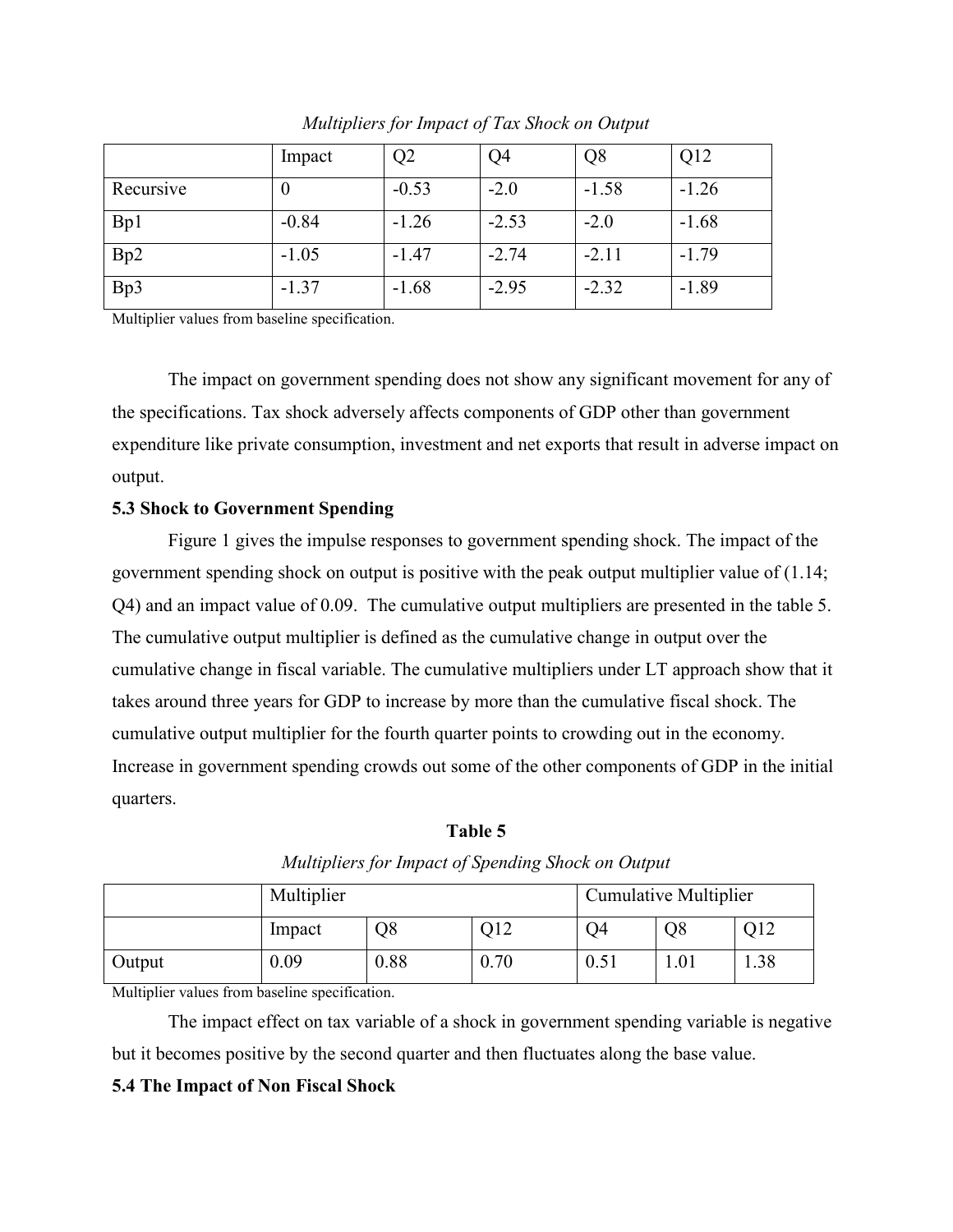The response of fiscal variables to non fiscal shock is captured by responses to output shock. The tax revenue variable exhibits a hump shape response for recursive and BP approaches. This actually captures the dynamics of automatic stabilizers for the Indian economy. The expenditure variable also responds in a similar fashion for the recursive and BP approaches. Given the assumption of zero within period expenditure elasticity with respect to output, the expenditure moves positively after one period though the result is not significant as can be seen from the large confidence intervals. There is a need to work out the output elasticity of government spending to check the sensitivity of results. With unemployment programmes like NREGA the possibility of within period response of government spending to fluctuations in economic activity has increased.

#### **5.5 The Impact of Fiscal Shock on Private Consumption**

As far as the impact of tax shock on private consumption is concerned the results follow Keynesian tradition. The response of private consumption to fiscal shock is captured from a four variable Recursive VAR model with six lags. A tax shock resulting in increase in tax revenues adversely affects private consumption. To obtain the value of impulse responses as a share of GDP the log responses are multiplied by the average of consumption to GDP ratio. For quarter one the effect as a percentage share of GDP is -0.08 and by end of the fourth quarter private consumption decrease by -0.11 percent of GDP. The impulse response of the tax shock on private consumption show that the effect is significant and negative in the initial quarters but become positive by the sixth quarter and after the tenth quarter the value keeps fluctuating around the base value. A similar result was obtained by Perrotti (2005) for UK.

| able 6 |  |
|--------|--|
|--------|--|

|  | <b>Cumulative Consumption Multipliers</b> |  |
|--|-------------------------------------------|--|
|--|-------------------------------------------|--|

|          | <b>Cumulative Consumption Multiplier</b> |         |  |
|----------|------------------------------------------|---------|--|
|          | Q8                                       | Q12     |  |
| Spending | 0.25                                     | 0.34    |  |
| Tax      | $-1.09$                                  | $-0.74$ |  |

Multiplier values from the extended four variables VAR with six lags.

A positive shock in government spending on impact affects private consumption in Keynesian manner. Increased government expenditure on wages and salaries can easily translate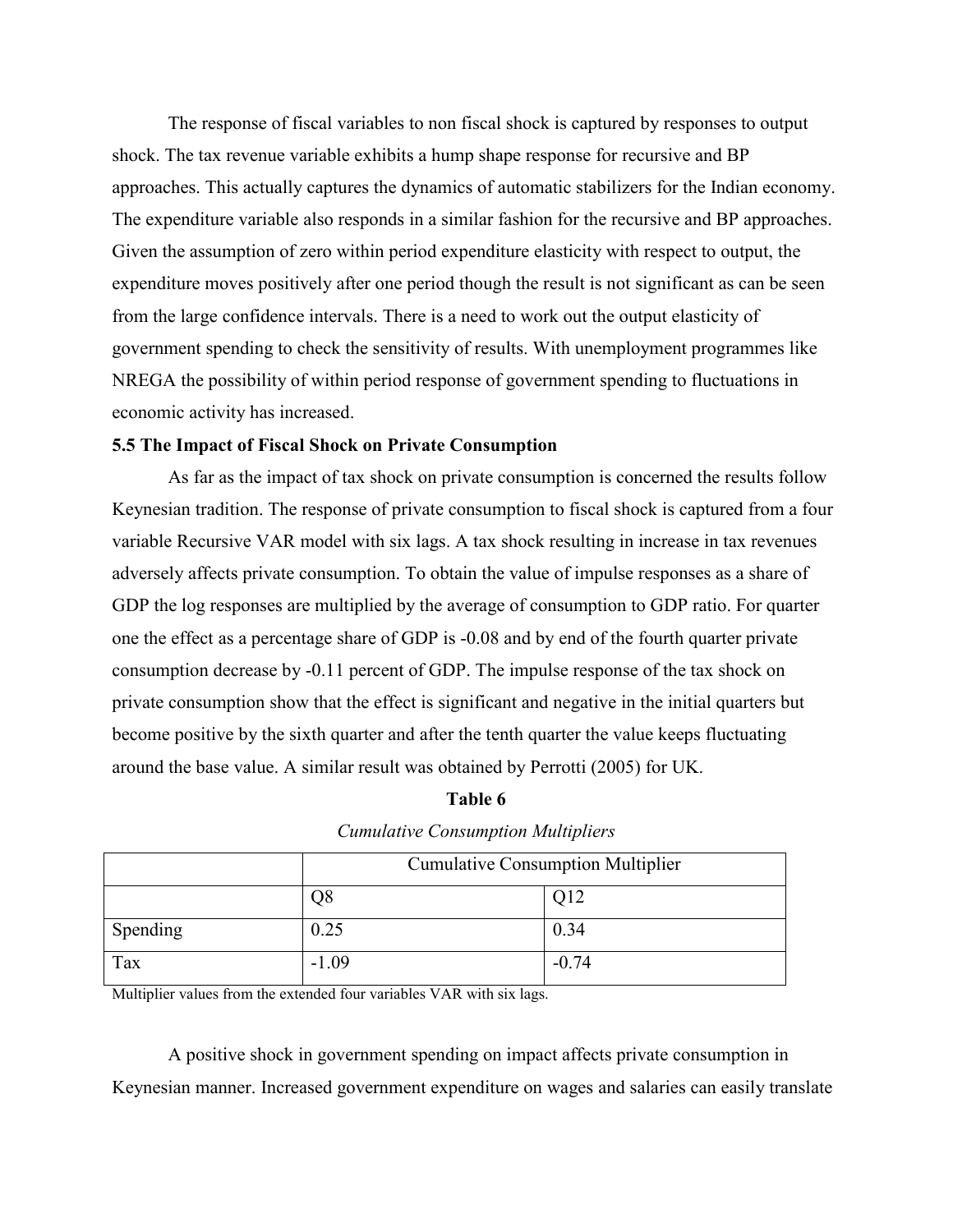into increased consumption by the households, but certain items of government spending takes time to influence private consumption. For the four variable model, private consumption increases on impact by 0.14 percent of GDP after the spending shock. Private consumption in turn affects output positively till the third quarter after which GDP starts declining. On the whole the response of private consumption to fiscal shocks generally mimics the response of output. The cumulative consumption multipliers after two and three years are reported in table 6.The tax shocks have larger impact on private consumption than the shock to government spending.

#### **6. Robustness of the Result**

To check the sensitivity of the results, we examine whether changing the trends significantly affects our result or not by comparing three alternative specifications:1)as earlier linear time trend (LT approach), 2) by taking first differences of the series(FD appproach) and 3) using HP filter approach with a lambda of 1600(HP approach). When the series are detrended by taking first differences the Augmented Dickey Fuller (ADF) test results indicate that all series are stationary including the output series, whereas in case of a linear trend output series still contained unit root. For the HP specification the variables are stationary with a confidence interval of 99 percent except the government spending variable which is stationary at 95 percent confidence level. If the series are not detrended the estimated shock is a linear combination of temporary and permanent shocks. Blanchard and Perrotti (1999) detrended the series by incorporating a deterministic time trend for all the variables. The unit root test (ADF) results when series are detrended by including a linear trend show that the output series is non stationary and private consumption is stationary. Figure 3 compares the impulse responses of the four variable recursive VAR specification with six lags, the impulses are obtained using the alternative detrending approaches. The analysis of the effect of shock to fiscal variables (spending and tax shock) on private consumption show similar positive impact for spending shock and negative impact for the tax shock under all the three specifications, whereas as far as the impact on output is concerned the magnitude of the impact effect is quite sensitive to the way the data is detrended. Generally the impulses die down quickly for all the variables in case of HP & FD specifications, except for the response of spending to its own shock where the base value is reached faster for the LT specification and the magnitude of fluctuation is also much smaller than the HP specification. To capture the effect of temporary fiscal shocks it is very important to ensure that the series are stationary. For both HP and FD specifications all the variables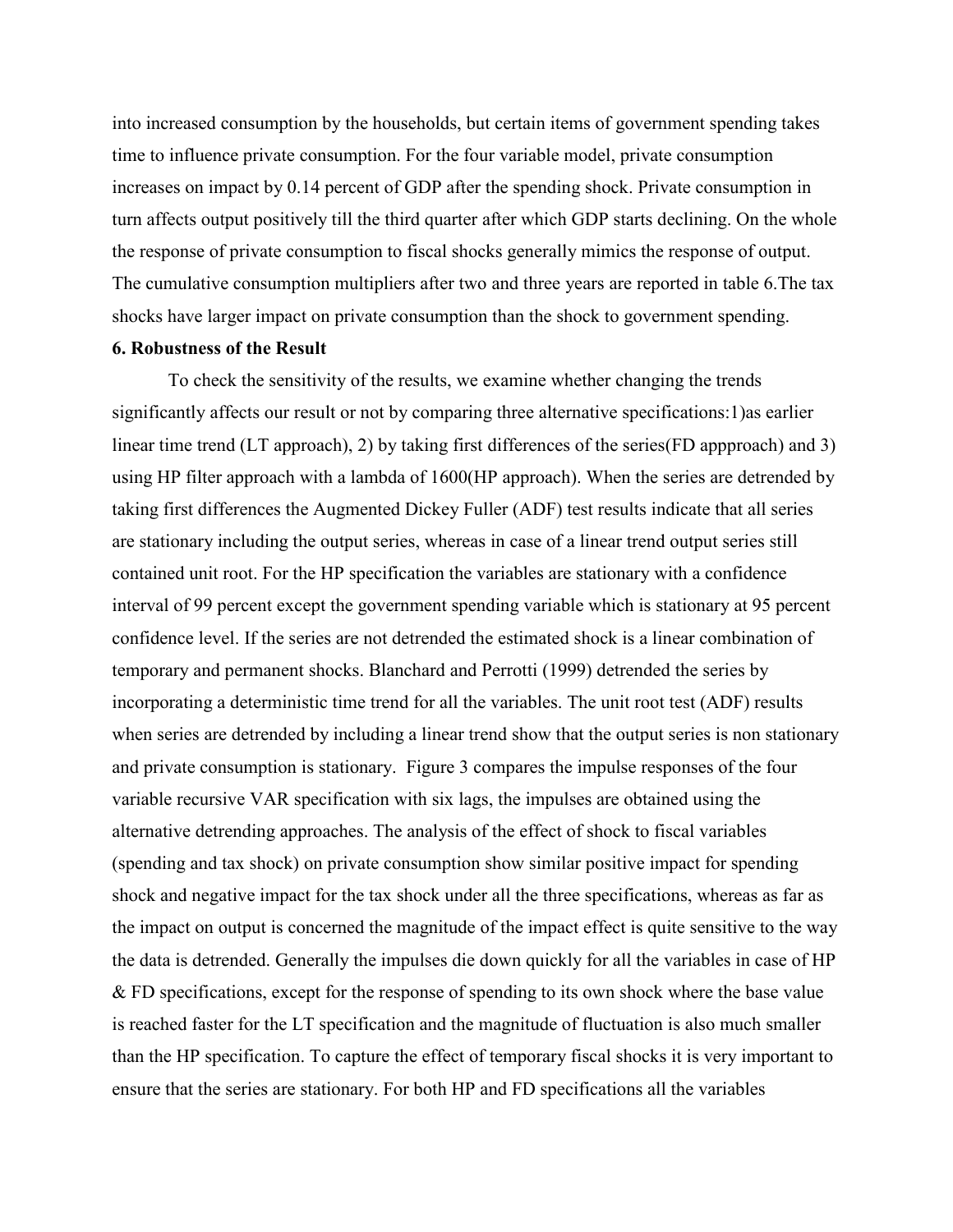including output are stationary making it possible to study the temporary effects. Whereas when the series are not detrended properly the impact is a linear mix of permanent and temporary effect and as Baxter & King (1993) have shown that permanent and temporary shocks do not have similar effect on the economy. The impact of fiscal shock on private consumption is quite strong in the initial few quarters. The impact of tax shock on consumption is stronger and significant than the effect of a spending shock but if the policy aims at controlling private consumption by way of a tax shock then the effect may not sustain more than four quarters.

### **7. Conclusion**

This paper has focused on studying the effect of fiscal shock on the level of economic activity in India using SVAR methodology. Results from two types of identification schemes used in the empirical literature (Recursive and Blanchard & Perrotti) are similar in the way output responds to a fiscal shock. Next we tried to use alternative detrending approaches to see whether it will have any significant impact on the variables. Findings are sensitive to the way the series are detrended. If the stationary conditions are not met it will be difficult to separate the impact of temporary and permanent fiscal shocks on the economy.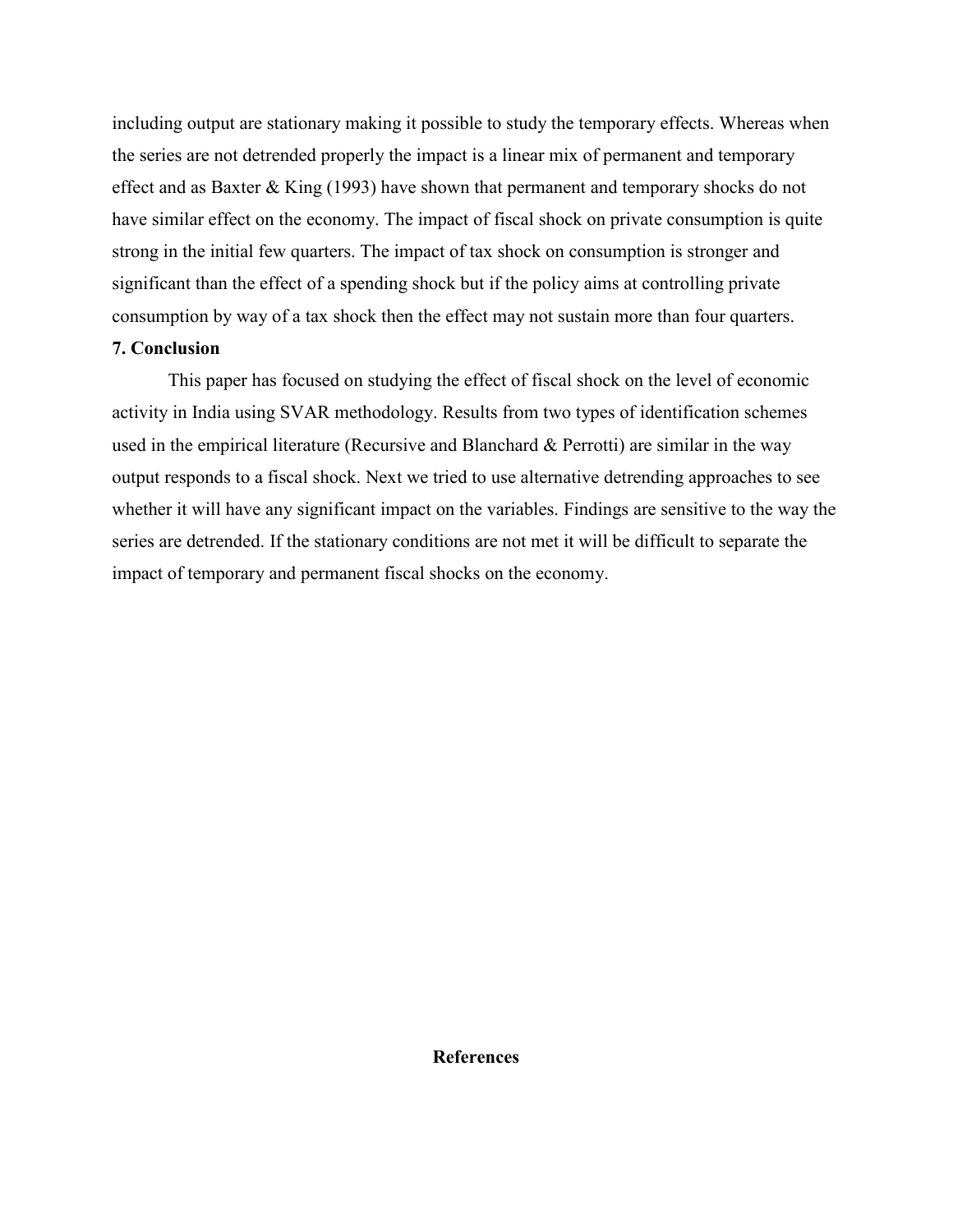- Baxter, Marianne, and Robert G. King. 1993. "Fiscal Policy in General Equilibrium." The American *Economic Review, 83(3): 315-334.*
- Blanchard, Olivier, and Roberto Perotti. 1999. "An Empirical Characterization of the Dynamic Effects of Changes in Government Spending and Taxes on Output." National Bureau of Economic Research Working Paper 7269.
- Blanchard, Olivier, and Roberto Perotti. 2002. "An Empirical Characterization of the Dynamic Effects of Changes in Government Spending and Taxes on Output." The Quarterly Journal of *Economics*, 117(4): 1329-1368.
- Caldara, Dario, and Christophe Kamps. 2008. "What are the Effects of Fiscal Shocks? A VAR-based Comparative Analysis." European Central Bank Working Paper 877.
- Campbell, John Y., and N. Gregory Mankiw. 1989. "Consumption, Income and Interest Rates: Reinterpreting the Time Series Evidence." In *NBER Macroeconomic Annual 1989, Volume 4, ed.* Olivier Jean Blanchard and Stanley Fischer, 185-246. USA: MIT Press.
- Castro, Francisco de. 2003. "The Macroeconomic Effects of Fiscal Policy in Spain." Bank of Spain Working Paper 0311.
- Corsetti, Giancarlo, André Meier, and Gernot Müller. 2009. "Fiscal Stimulus with Spending Reversals." International Monetary Fund Working Paper WP/09/106.
- Edelberg, Wendy, Martin Eichenbaum, and Jonas D.M. Fisher. 1999. "Understanding the Effects of a Shock to Government Purchases." *Review of Economics Dynamics*, 2(1): 166-206.
- Enders, Walter. 2008. *Applied Econometrics Time Series*. 2<sup>nd</sup> ed. USA: John Wiley and Sons Inc.
- Fatas, Antonio, and Ilian Mihov. 2001. "The Effects of Fiscal Policy on Consumption and Employment: Theory and Evidence." Centre for Economic Policy Research Discussion Paper DP2760.
- Fatas, Antonio, and Ilian Mihov. 2003. "The Case for Restricting Fiscal Policy Discretion." The Quarterly *Journal of Economics*, 118(4): 1419-1447.
- Gali, Jordi, J. David López-Salido, and Javier Valles. 2004. "Understanding the Effects of Government Spending on Consumption." European Central Bank Working Paper 339.
- Giavazzi, Francesco, and Marco Pagano. 1995. "Non-Keynesian Effects of Fiscal Policy Changes: International Evidence and the Swedish Experience." Centre for Economic Policy Research Discussion Paper DP1284.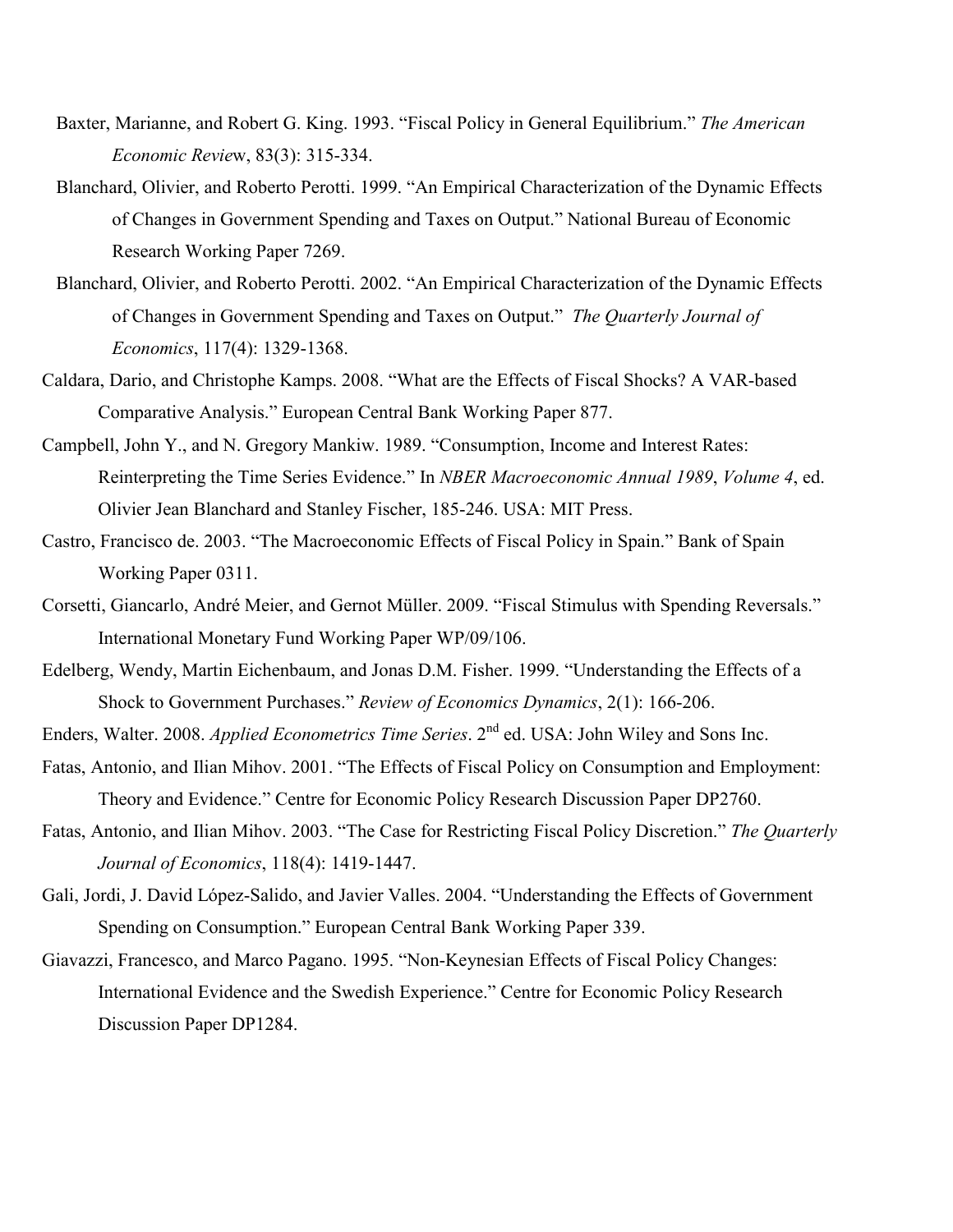- Heppke-Falk, Kirsten H., Jörn Tenhofen, and Guntram B. Wolff. 2006. "The Macroeconomic Consequences of Exogenous Fiscal Policy Shocks in Germany: a Disaggregated SVAR Analysis." Deutsche Bundesbank Discussion Paper 41/2006.
- Hemming, Richard, Michael Kell, and Selma Mahfouz. 2002. "The Effectiveness of Fiscal Policy in Stimulating Economic Activity- A Review of the Literature." International Monetary Fund Working Paper 02/208.

IMF World Economic Outlook 2001.

Kuismanen, Mika, and Ville Kamppi (2010). "The Effects of Fiscal Policy on Economic Activity in Finland." *Economic Modelling*, 27(5): 1315-1323.

Lendvai, Julia. 2007. "The Impact of Fiscal Policy in Hungary." *ECFIN Country Focus*, 4(11): 1-6.

- Mountford, Andrew, and Harald Uhlig. 2002. "What Are the Effects of Fiscal Policy shocks?" Centre for Economic Policy Research Discussion Paper DP3338.
- Pereira, Alfredo M., and Oriol Roca Sagales. 2006. "On the Effects of Fiscal Policies in Portugal." Department of Economics, College of William and Mary Working Paper 35.
- Perotti, Roberto. 2002. "Estimating the Effects of Fiscal Policy in OECD Countries." European Central Bank Working Paper 168.
- Perotti, Roberto. 2005. "Estimating the Effects of Fiscal Policy in OECD Countries." IGIER University of Bocconi Working Paper 276.
- Perotti, Roberto. 2007. "Fiscal Policy in Developing Countries: A Framework and Some Questions." World Bank Policy Research Working Paper WPS4365.
- Rahman, Habibur Md. 2005. "Relative Effectiveness of Monetary and Fiscal Policies on Output Growth in Bangladesh: A VAR Approach". Policy Analysis Unit Bangladesh Working Paper WP0601.
- Ramey, Valerie A., and Matthew D. Shapiro. 1998. "Costly Capital Reallocation and the Effects of Government Spending." Carnegie-Rochester Conference Series on Public Policy, 48:145-194.
- Mankiw, Gregory N. 2000. "The Savers-Spenders Theory of Fiscal Policy." American Economic Review, 90(2): 120-125.
- Rezk ,E., Avramovich,M.C.& Basso,M. 2006. "Dynamic Effects of Fiscal Shocks upon Diverse Macroeconomic Variables: A Structural VAR Analysis for Argentina." Bank of Italy Working Paper Available at [www.bancaditalia.it/studiricerche/convegni/atti/fiscal\\_ind/](http://www.bancaditalia.it/studiricerche/convegni/atti/fiscal_ind/)
- Rotemberg, Julio J., and Michael Woodford. 1992. "Oligopolistic Pricing and the Effects of Aggregate Demand on Economic Activity." *Journal of Political Economy*, 100(6): 1153-1207.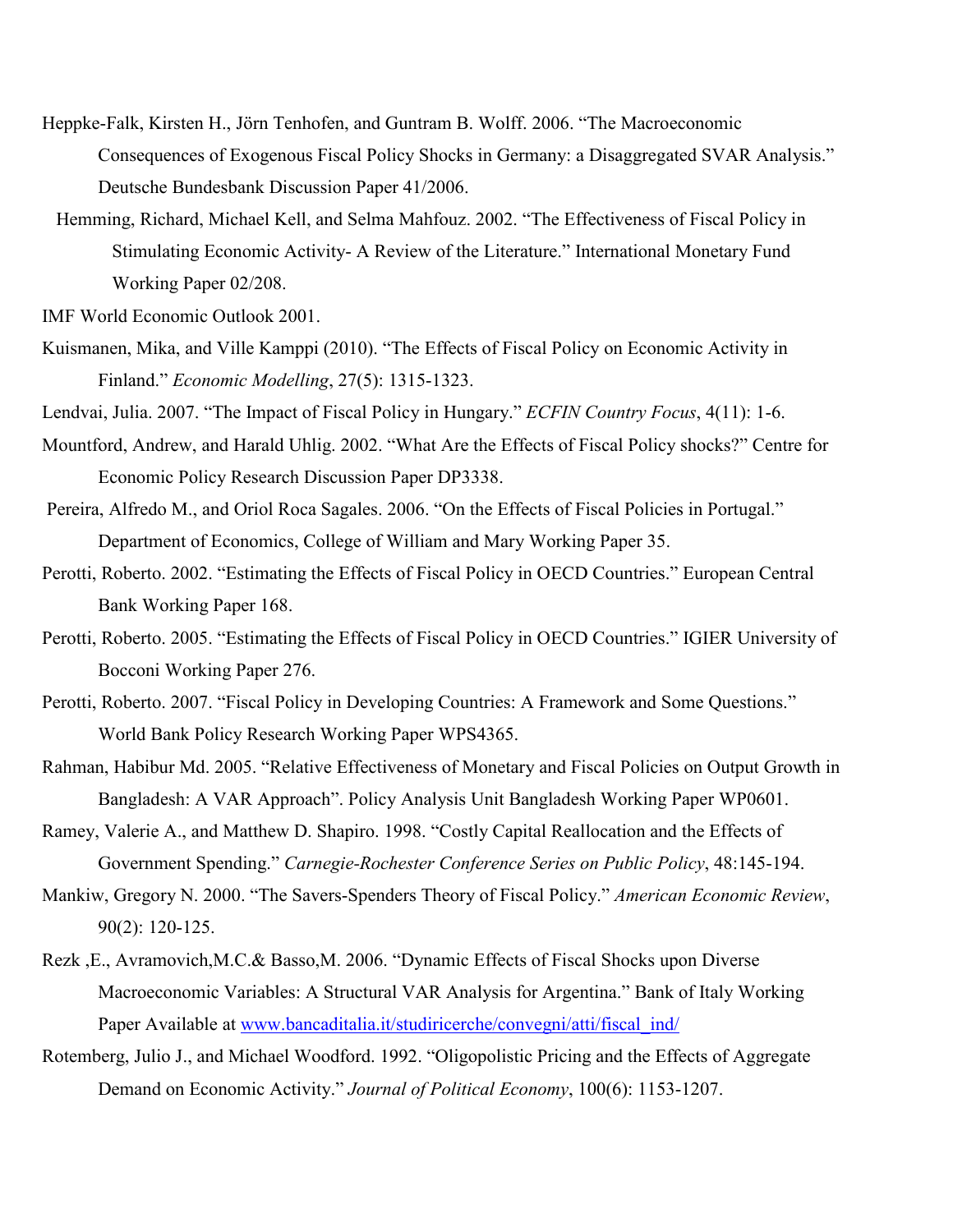Van den Noord, Paul Joseph. 2000. "The Size and Role of Automatic Fiscal Stabilizers in the 1990s and Beyond." OECD Economics Department Working Paper 230.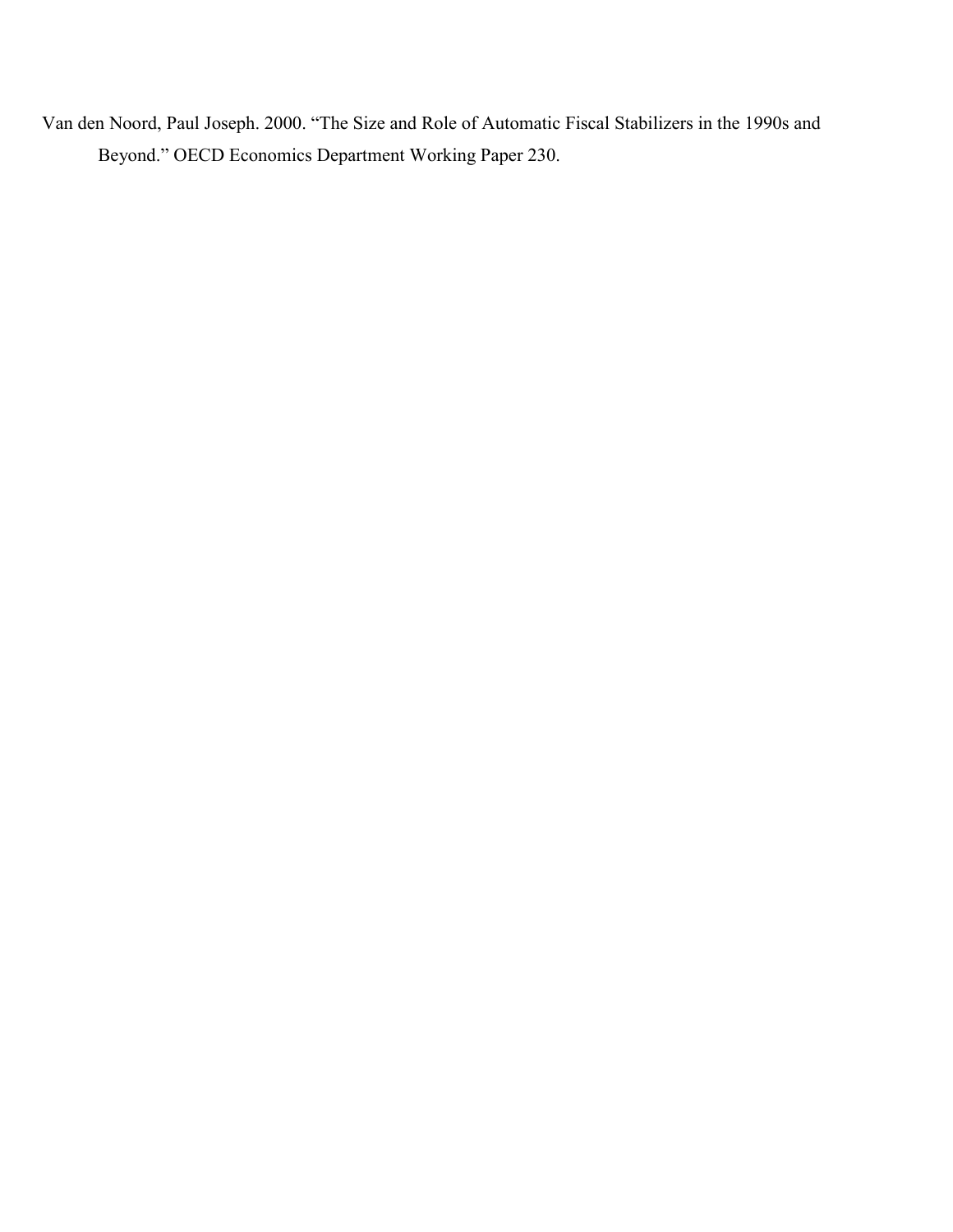# **Appendix**

# **Figure 1**

Impulse Responses for the Baseline Three Variable Recursive VAR

SVAR Impulse Responses for the Baseline Model



Confidence Bands are for the 95th Percentile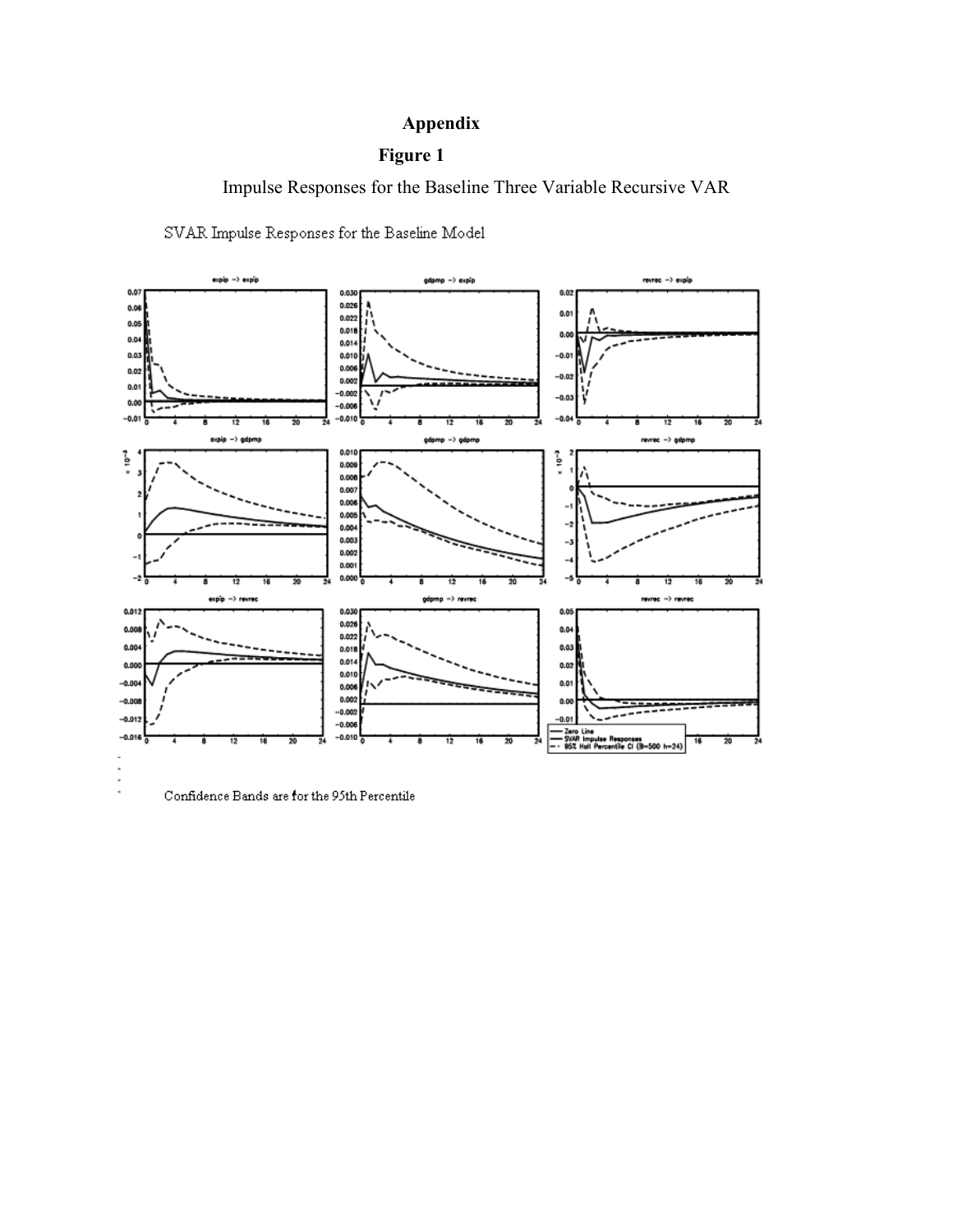**Figure 2** 

Impulse responses for the Impact of Tax Shock on Output



# **Figure3**

Sensitivity Analysis\*

Fig. 3a: SVAR Impulse Responses for shock to Government Spending



\*Confidence Bands are based on  $16^{th}$  and  $84^{th}$  percentiles with 500 replications.